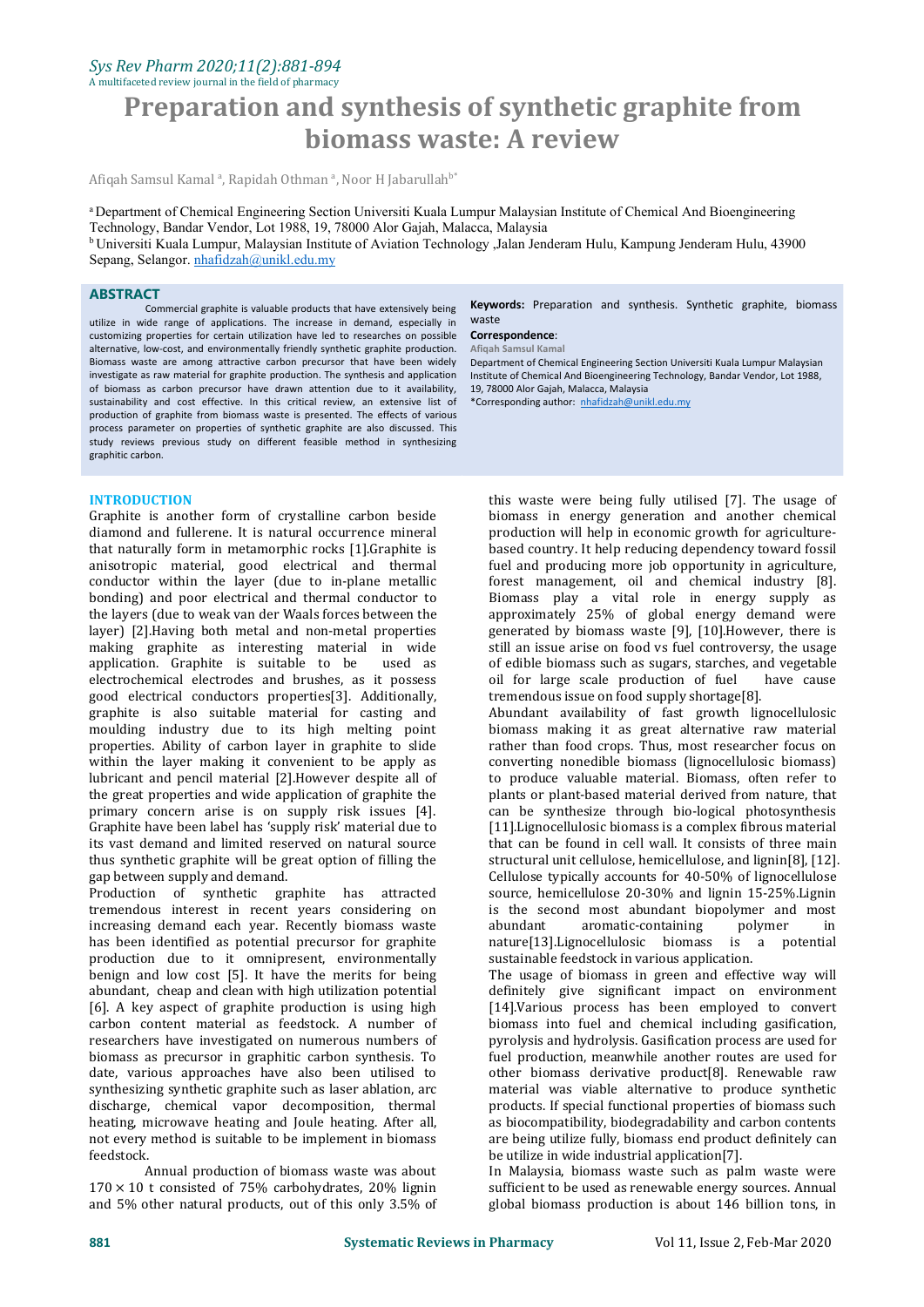which carbon is about made up of 20 billion tons[15].Srinivasan et al. [16] have carried out research on potential application of biomass. Among the potential application discovered were biochar for soil amendment as biomass waste are rich with carbon super sorbent characteristic, energy generation due to its high calorific, filler material due to low ash and high carbon content. Srinivasan et al. also reported present of early development of crystalline structure through XRD data. High carbon content and possible development of crystalline structure making biomass as suitable precursor for development of graphitic carbon[16]. Biomass-derived carbon is one of humanmade carbon material, that are different from natural occurring carbons such as charcoal, graphite and diamond. Natural graphite and diamond are formed naturally, deposited in the crust under either metamorphic or igneous environment with high temperature and high pressure[17], [18].The application of biomass derived

carbon have drawn increasing research attention due to<br>ease of fabrication, cost effectiveness and

of fabrication,

sustainability[19].Biomass derived carbon product usually produce by converting natural product such as animal waste, via process like thermal carbonization or activation[20], [21].Although in plant biomass the carbon content usually high at (40-60%) to their elemental composition, the actual carbon yield were highly dependent on chemical composition especially mass fraction of cellulose, lignin and hemicellulose. Lignin with the highest thermal stability are measured as the major contributor to carbon content of final chars[22]. Considering on feasibility and effectiveness of using biomass as raw material for production of carbon material. This study will review on different synthetic pathway of producing graphitic carbon previously done by using different biomass waste as feedstock. The paper has been divided into a few parts starting with general method of graphite production followed by discussion on each method on specific effect of production condition. The list of carbon precursor from biomass or biomass derivative is presented in Table 2-1.

*Table 2- 1:List ofraw material from dif erent agriculture waste for production of graphitic carbon*

|                        | Table 2- Libist of Taw material from alfferent agriculture waste for production of gruphitic curbon |
|------------------------|-----------------------------------------------------------------------------------------------------|
| Raw material           | Reference                                                                                           |
| Softwood sawdust       | $[23]$ , $[24]$                                                                                     |
| Wood derived scaffolds | [25]                                                                                                |
| Biomass derived AC     | $[26]$ , $[27]$                                                                                     |
| Sucrose                | [28]                                                                                                |
| Sawdust                | [29],[30],[31]                                                                                      |
| Green tea waste        | [32]                                                                                                |
| Lignin                 | $[33]$ , $[34]$ , $[35]$                                                                            |
| Cellulose              | $[5]$ , $[36]$ , $[37]$ , $[38]$                                                                    |
| Hemp grass             | [39]                                                                                                |
| Seafood waste          | [40]                                                                                                |
| Microalgae             | [41]                                                                                                |
| Cornstalk              | [42]                                                                                                |
| Chitosan               | [43]                                                                                                |
| Wood                   | [44]                                                                                                |
| Bamboo                 | $[45]$ , [46],                                                                                      |
| Degreasing cotton      | [47]                                                                                                |
| Coconut shell          | [48], [49]                                                                                          |
| Miscanthus grass       | [50]                                                                                                |
| Wheat straw            | [51]                                                                                                |
| Coconut coir           | [52]                                                                                                |
| Black locus seed       | [53]                                                                                                |
| Wheat stalk            | [54]                                                                                                |
|                        | $\sim$ $\sim$                                                                                       |

#### **GENERAL PRODUCTION METHOD OF GRAPHITIC CARBON**

Graphite is a mineral composed of stacked sheets of carbon atom in which arrange in hexagonal pattern[3]. Graphite have a great properties such as good electrical, good thermal conductor, and high boiling point [2].Due to it attractive properties graphite has raised great interest in various industrial application especially electrical industries

In recent years, there has been increasing interest in graphite which have led to researches on possible alternative of producing synthetic graphite. Various method can be used to prepare carbon material with graphitic framework including chemical vapor deposition, thermochemical method, arc discharge, microwave heating, and laser evaporation, but in this review the discussion is focusing only on method that are suitable for biomass raw material [55].As the main concern is on environment and minimal cost thus biomass waste are excellent choice of raw material.

One of feasible pathway to prepared carbon material is via thermal heating method[56]. Thermal heating method is the process that utilized heat to transform biomass into energy or chemical product. In thermal heating method, the process will result in most carbon stay and other element ejected. In fact most of carbon product used today was derived from carbon-rich organic precursor treated at elevated temperature in inert gas flow [57].During heat treatment process, at first stage  $< 100^{\circ}$ C moisture mainly volatile, at higher temperature hemicellulose degrades easily  $(220-315 \degree C)$ , cellulose degrades at  $315-400^{\circ}$ C while lignin cover higher range of temperature[11], [58].

In thermal heating method another route is by implying hydrothermal carbonization HTC. HTC also being employed in production of various carbonaceous material including graphitic carbon. HTC are usually done at mild processing temperature  $($  < 300  $\degree$ C), using water as carbonization medium under self-generated pressure[11], [59], [60].Hydrothermal treatment of biomass contains five procedure including hydrolysis, dehydration,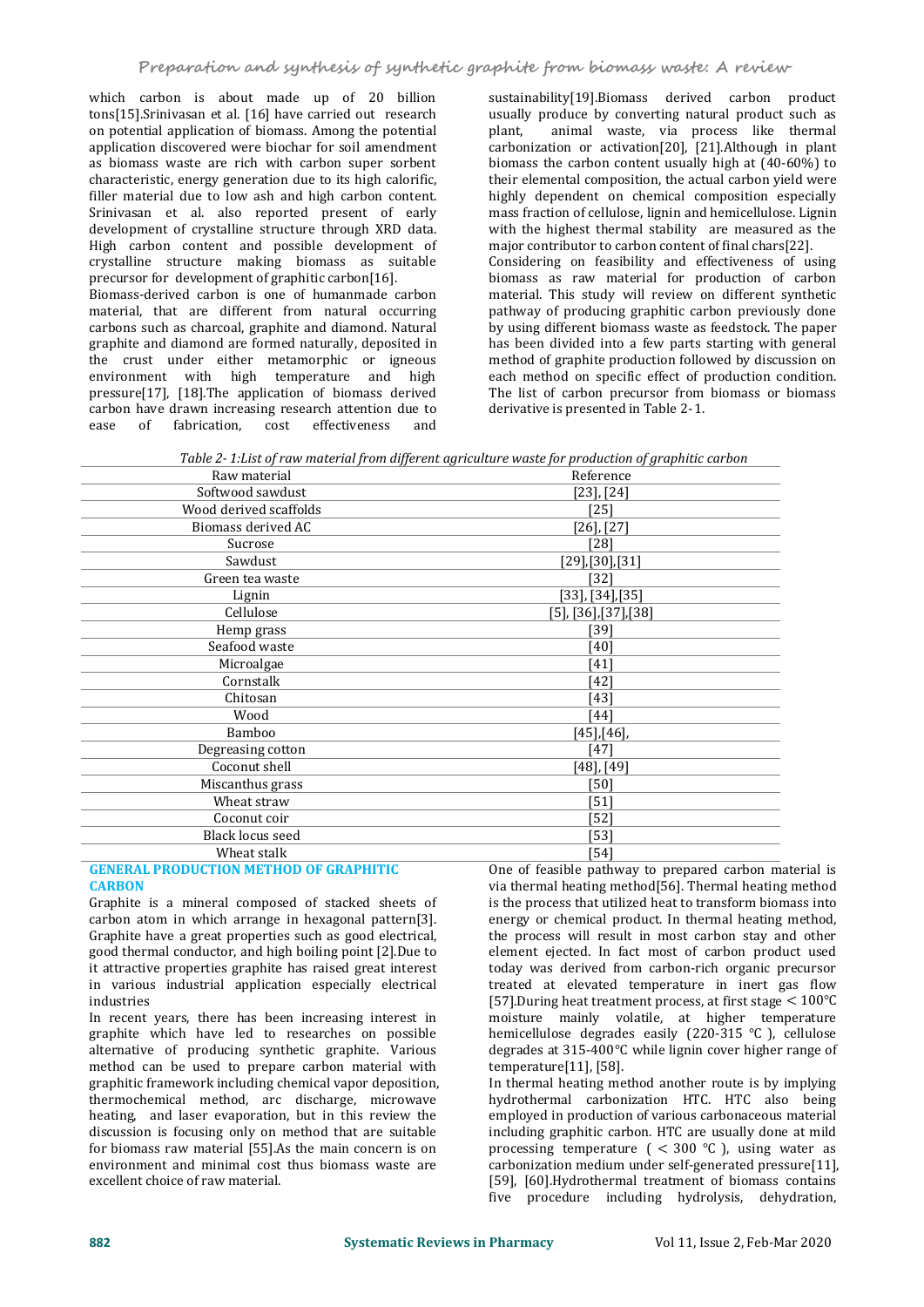decarboxylation, polymerization and aromatization[61]<br>[82] [82].

Microwave heating have attract lot of interest in carbonaceous material synthesis due to its rapid heating, low synthesis temperature, and environmental friendly [62].This process used electromagnetic wave to deliver energy in form of radiation. Previous research reported that graphitic carbon from biomass can be fully synthesis<br>via microwave assisted method. Microwave heating is new developing method that will help reducing time consumption and energy consumption. It can be considered a new energy-efficient graphitization method. Another method is ultra-sonic assisted method .Ultrasonic wave is high frequency mechanical wave that come from transducer that usually made from piezoelectric crystal [51].Among important ultrasonic wave effect is mechanical, thermal and cavitation. The huge energy generated from ultrasonic method can cause separation of fibre, degradation and even changing crystalline degree.

In each route method selection and process condition will play a vital role in formation of synthetic graphite. Different process condition will lead to different crystallography, degree of graphitization, atomic arrangement and quality. It will affect in structural and morphology of synthetic graphite form.

#### **1.1 Graphitization via heat treatment**

Graphitization is a transformation process of disordered carbon material into three-dimensional graphite by heat treatment, when energy is provided the disordered carbon material, can be graphitized by atomic displacement [63].Graphitization without catalyst required high temperature up to  $3000 \text{ °C}$  [64]. Thus, catalytic graphitization was introduce to accelerate the process[63].

The process of graphitization involves limited movement and rearrangement of carbon atoms which must undergo reconstructive transformation during the heat treatment process[65]. Formation of graphitic carbon from amorphous carbon precursor require movement in three dimensions by the pre-graphite matrix [65].The degree of motion necessary is significant enough to require that the precursor substance to pass through a liquid or fluid phase at some point during heat treatment by undergoing this phase fluid macromolecules have mobility and is able to move into semi-ordered position in a pre-graphite lattice[65].

Carbon material that able to undergo temporary fluid phase are known as soft carbon. After this first organizational step occur, remaining process at high temperature heat treatment resulting in annealing of carbon into graphite lattice[65]. This step resulting in indexing graphene layers to each other. Intermediate fluid phase is known as "mesophase". During mesophase basic structure unit form and align into liquid crystal structure that will develop into graphite.

In this process carbon precursor, methods and process condition used before heat treatment and during heat treatment play an important role in determining the degree of graphitization, defect condition and crystallinity of graphite produce[34], [44], [64], [66], [67].It will also indirectly effect the synthetic graphite properties such as thermal stability and electrical conductivity[43], [44].

Carbon precursor are among important aspect in graphite production. Generally, carbon rich material will be selected as precursor. Originally most of synthetic graphite were produce from petroleum and coal

[25][68].However nowadays many researchers are shifting to greener option which it biomass waste as considering on it cost, environmental issue and availability[69]. The carbon source might be from natural, waste or side product of agriculture sector or industrial sector.

In this process heat treatment is among the important part as it is where transformation occur. The uses of inert gas during the process is really important to ensure no burning process occur. Gas such as  $N_2$  and Ar are used. However,  $N_2$  is more widely used as it can repel oxygen inside the furnace, low cost, easily available and easy to handle[70]

Heat treatment process usually occur at extremely high temperature up to  $3000^{\circ}$ C with long processing time [62]. During heat treatment usually some amount of carbon precursor will be heat up till certain temperature in inert environment. Usually graphitization process is done with aid of transition metal as catalyst to help in reduction of heat treatment temperature. Catalytic graphitization is usually carried by aid of transition-metal such as V, Zr, Pt, Ti, Al, Mn, Fe, Co or Ni or metallic compound  $Cr_2O_3$ , MnO<sub>2</sub>,  $MnO<sub>3</sub>$  or Fe<sub>3</sub>O<sub>4</sub>.Catalytic process make it possible to transform both graphitizing and non-graphitizing carbon precursor into graphitic structure according to dissolution-precipitation mechanism[29]. There is also research done on applying rare earth element as catalyst [71]. Transition metal has been identified as good catalyst due to the capability of forming metastable (metal carbide) [5].

In graphitization process via heat treatment considerable amount of literature has published on this method. Most of researcher producing it via this typical process flow starting form raw material preparation including collecting, drying, cleaning, cutting, grinding and chemical treatment. Followed by carbonization process at lower temperature. Catalyst impregnation and finally graphitization at high temperature. However, this is not entirely the same for all researcher some prefer directly graphitize at high temperature without pre-carbonize. The basic method was altered accordingly to each preference depending on the end product desired.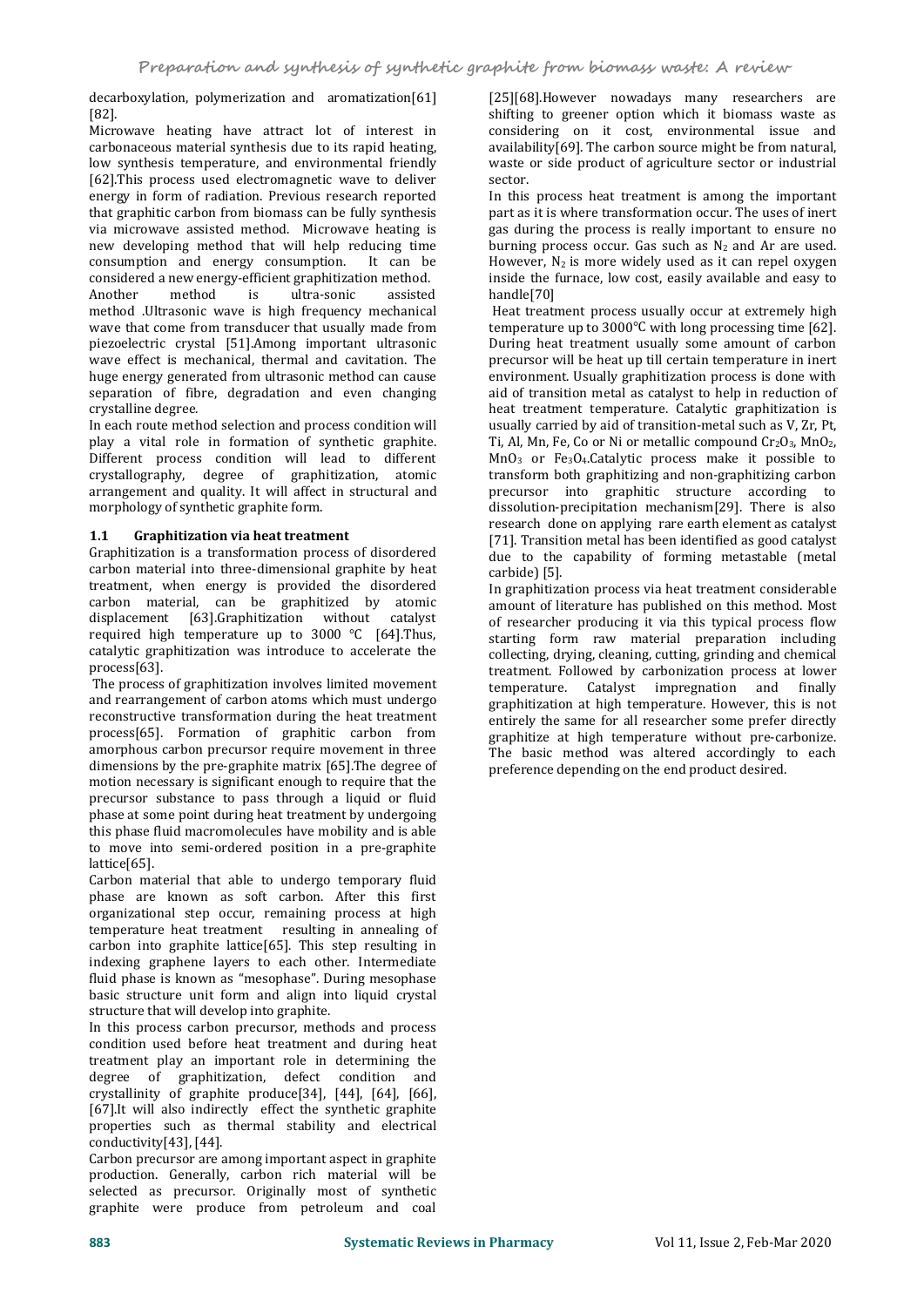

# Figure 3- 1:Typical graphitization via heat treatment process flow

Graphitization can be done at different temperature, different catalyst composition and using different carbon precursor with addition of pre-treatment or activating agent [25], [44], [53]. The quality of graphite produces entirely dependent on selection of production parameter. The selection based on logical range and optimum condition will help in producing good quality synthetic graphite [72]. The summarize of process condition for graphitization process available in Table 3- 1

Table 3- 1:Process condition for graphitization via heat treatment of different biomass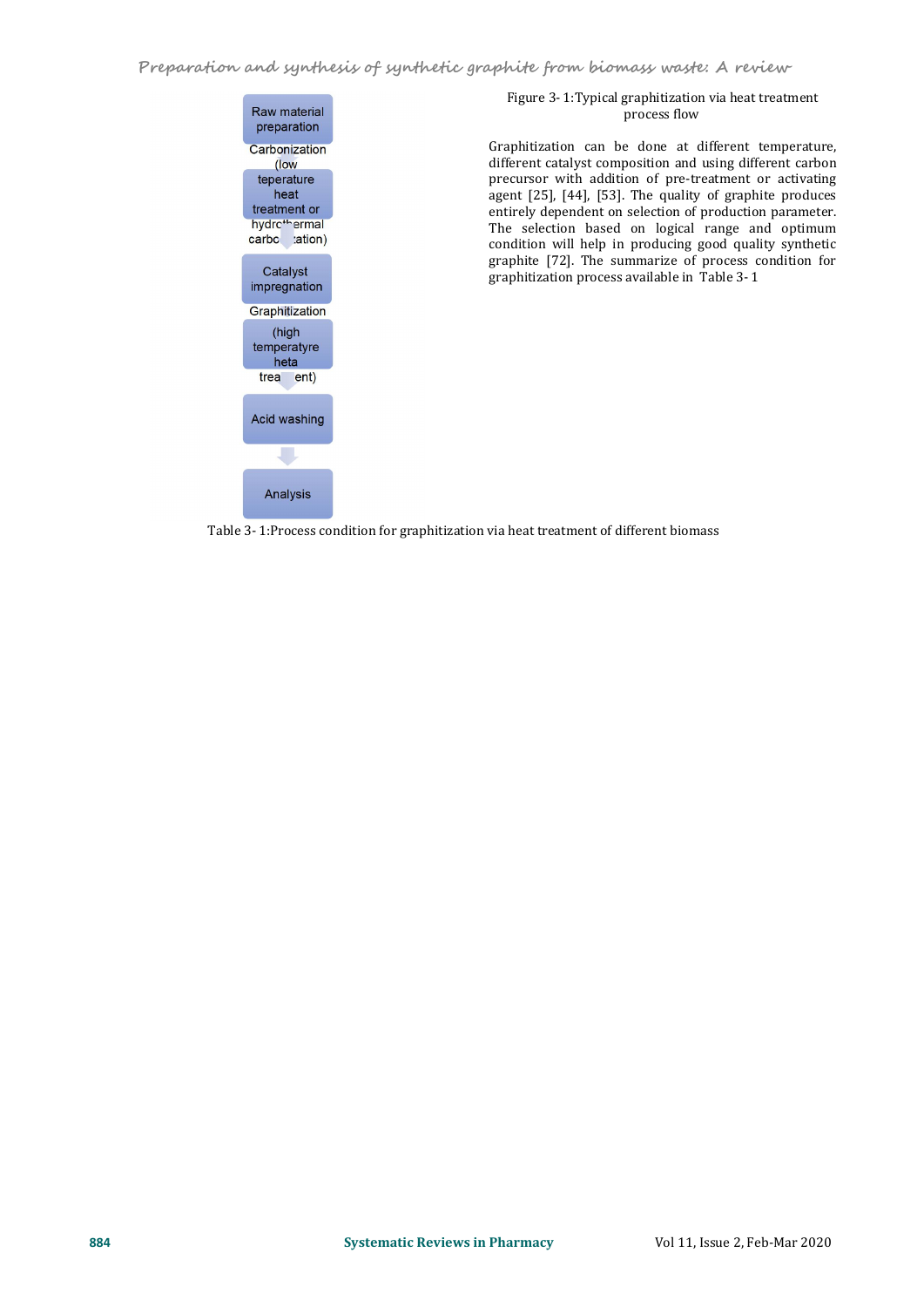| Raw<br>material                                                                      | Heat<br>treatment<br>temperature | Catalyst                                   | <b>Additional information</b>                                                                                                                        | Reference |
|--------------------------------------------------------------------------------------|----------------------------------|--------------------------------------------|------------------------------------------------------------------------------------------------------------------------------------------------------|-----------|
| Softwood<br>sawdust                                                                  | 800°C                            | Iron Nitrate                               | Impregnated with<br>100%,75%,50%,25%.10%.0%<br>mol%<br>Impregnated before<br>graphitization                                                          | $[23]$    |
| Softwood<br>sawdust                                                                  | 750°C                            | Ferum                                      | Production of nanocarbon<br>material, graphite obtains.<br>Using tubular reactor for<br>pyrolysis.                                                   | $[24]$    |
| Wood<br>derived<br>scaffolds                                                         | 1000°C<br>1600°C                 | Nickel                                     | Parameter on wood species<br>Catalyst exposure time<br>Pyrolysis temperature                                                                         | $[25]$    |
| <b>Biomass</b><br>derived AC<br>From<br><b>Zizania</b><br>Latifolia<br><b>Leaves</b> | 800°C to 1000°C                  | Nickel Nitrate                             | Pre-carbonized at 500°C<br>Activated using NaOH at 750°C                                                                                             | $[26]$    |
| Sucrose                                                                              | 650°C,700°C,<br>800°C            | Iron (III) Nitrate                         | Molar ratio of catalyst ranging<br>from 0.5 to 2<br>Regulating both molar ratio<br>catalyst and heat treatment<br>temperature                        | $[28]$    |
| Sawdust                                                                              | 900 °C and 1000°C                | Nickel (II) nitrate<br>Ferum (III) Nitrate | 2.5 or 5 mmol metal/g sawdust                                                                                                                        | $[29]$    |
| Sawdust                                                                              | 600°C to 800°C                   | Iron (III)chloride                         |                                                                                                                                                      | $[30]$    |
| Sawdust of<br>pitch pine                                                             | 900 °C                           |                                            | Carbonized at 800°C<br>Chemical<br>with<br>treatment<br>sulfuric Acid or Ammonium<br>hydroxide<br>KOH activation                                     | $[31]$    |
| Green<br>tea<br>waste                                                                | 700°C                            | ÷,                                         | KOH activation at 700°C<br>Water or Hydrochloric acid<br>treatment<br>Carbonization at 500°C                                                         | $[32]$    |
| Lignin                                                                               | $900^{\circ}$ C                  | $\blacksquare$                             | KOH or K2CO3 activation<br>Lignin to activator ratio 1:1<br>Carbonized first at 250 $^{\circ}$ C<br>holding for 30 minute and<br>enhancing to 900°C. | $[33]$    |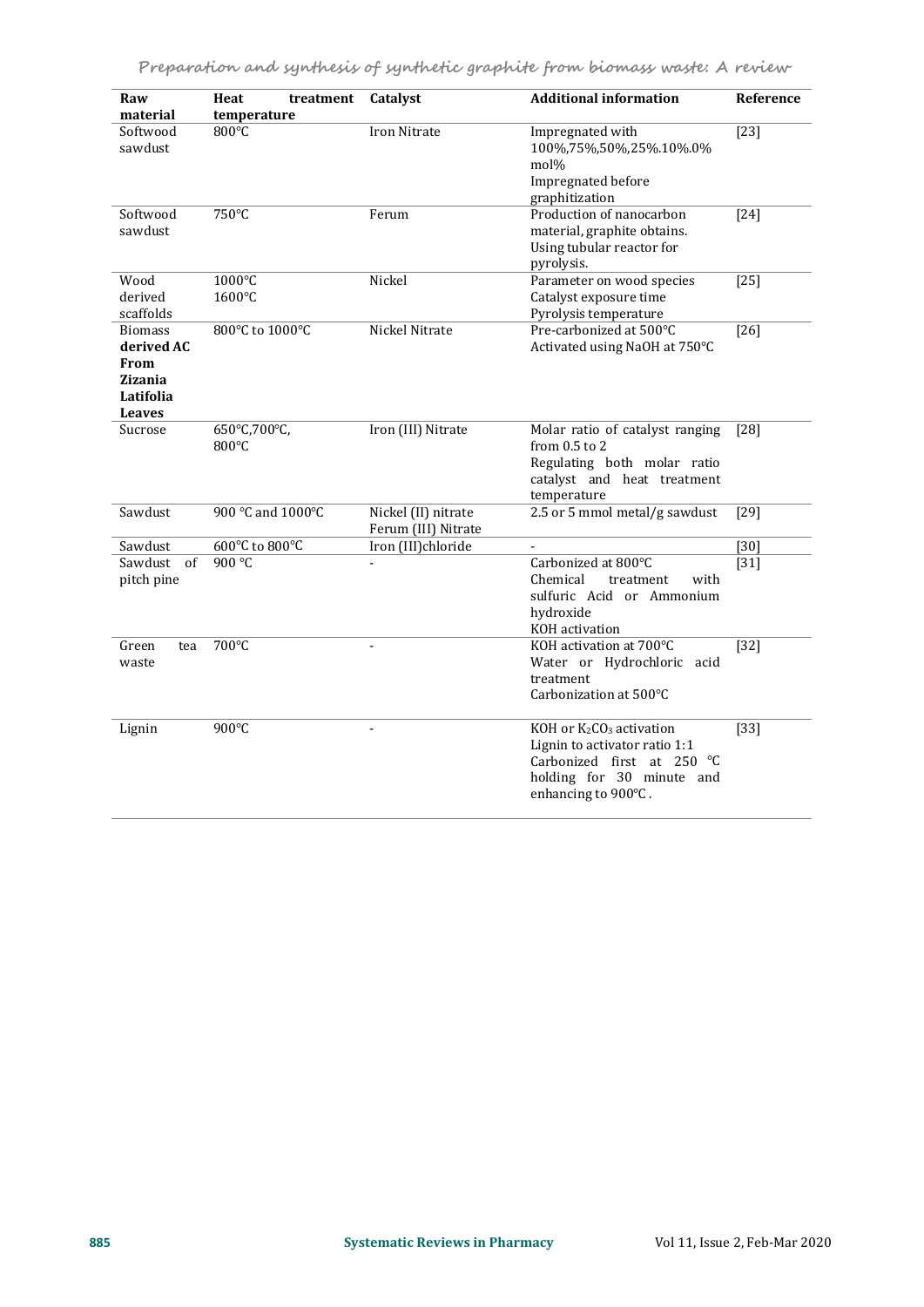| 900°C to 1100°C<br>Fe $(III)NO3$<br>Hydrothermal carbonization at<br>Lignin<br>$[34]$<br>$Mn$ (II) $NO3$<br>300°C, 1500psi<br>Co $(II)NO3$<br>500°C,600°C, 700°Cand<br>Cellulose<br>Fe $(II)NO3$<br>of the most<br>Determination<br>$\lceil 5 \rceil$<br>800°C<br>$Co$ (II) $NO3$<br>active catalyst<br>Ni (NO <sub>3</sub> ) <sub>2</sub><br>Cu (NO <sub>3</sub> ) <sub>2</sub><br>Cellulose<br>800°C<br>Fe (III)NO <sub>3</sub><br>Anion of Iron salt effect the<br>$[36]$<br>Fe (III)Cl<br>extent of graphitization.<br>Ammonium Iron<br>(III)<br>citrate<br>Cellulose<br>1500°C<br>Silicon dioxide<br>Another sample was prepared<br>$[37]$<br>with absence of catalyst.<br>Cellulose<br>Ni (NO <sub>3</sub> ) <sub>2</sub><br>Hydrothermal carbonization at<br>$[38]$<br>300°C to 900°C<br>250°C<br>800°C<br>Steam as activation agent<br>$[39]$<br>Hemp grass<br>800°C<br>Ferum chloride<br>Seafood<br>Activation agent Zinc chloride<br>[40]<br>Combining<br>waste<br>catalytic<br>graphitization and activation.<br>1000°C<br>Ferrous chloride<br>Microalgae<br>$[41]$<br>$\blacksquare$<br>1100°C<br>Ferrocyanide<br>$[42]$<br>Cornstalk<br>600°C,800°C,1000°C<br>Ferum Chloride<br>Nitrogen doped carbon with<br>Chitosan<br>$[43]$<br>high degree of graphitization<br>1000°C,1300°C,1600°C<br>Ferum Chloride<br>3M Ferum Chloride<br>$[44]$<br>Wood<br>1100°C to 2100°C<br>Carbonization 800°C-1000°C<br>Bamboo<br>[45]<br>Bamboo<br>800°C<br>$K_2FeO_4$<br>Carbonization at 400°C<br>[46]<br>Sample pre-treated with H <sub>2</sub> SO <sub>4</sub> |
|------------------------------------------------------------------------------------------------------------------------------------------------------------------------------------------------------------------------------------------------------------------------------------------------------------------------------------------------------------------------------------------------------------------------------------------------------------------------------------------------------------------------------------------------------------------------------------------------------------------------------------------------------------------------------------------------------------------------------------------------------------------------------------------------------------------------------------------------------------------------------------------------------------------------------------------------------------------------------------------------------------------------------------------------------------------------------------------------------------------------------------------------------------------------------------------------------------------------------------------------------------------------------------------------------------------------------------------------------------------------------------------------------------------------------------------------------------------------------------------------------------------------------------------------------------------|
|                                                                                                                                                                                                                                                                                                                                                                                                                                                                                                                                                                                                                                                                                                                                                                                                                                                                                                                                                                                                                                                                                                                                                                                                                                                                                                                                                                                                                                                                                                                                                                  |
|                                                                                                                                                                                                                                                                                                                                                                                                                                                                                                                                                                                                                                                                                                                                                                                                                                                                                                                                                                                                                                                                                                                                                                                                                                                                                                                                                                                                                                                                                                                                                                  |
|                                                                                                                                                                                                                                                                                                                                                                                                                                                                                                                                                                                                                                                                                                                                                                                                                                                                                                                                                                                                                                                                                                                                                                                                                                                                                                                                                                                                                                                                                                                                                                  |
|                                                                                                                                                                                                                                                                                                                                                                                                                                                                                                                                                                                                                                                                                                                                                                                                                                                                                                                                                                                                                                                                                                                                                                                                                                                                                                                                                                                                                                                                                                                                                                  |
|                                                                                                                                                                                                                                                                                                                                                                                                                                                                                                                                                                                                                                                                                                                                                                                                                                                                                                                                                                                                                                                                                                                                                                                                                                                                                                                                                                                                                                                                                                                                                                  |
|                                                                                                                                                                                                                                                                                                                                                                                                                                                                                                                                                                                                                                                                                                                                                                                                                                                                                                                                                                                                                                                                                                                                                                                                                                                                                                                                                                                                                                                                                                                                                                  |
|                                                                                                                                                                                                                                                                                                                                                                                                                                                                                                                                                                                                                                                                                                                                                                                                                                                                                                                                                                                                                                                                                                                                                                                                                                                                                                                                                                                                                                                                                                                                                                  |
|                                                                                                                                                                                                                                                                                                                                                                                                                                                                                                                                                                                                                                                                                                                                                                                                                                                                                                                                                                                                                                                                                                                                                                                                                                                                                                                                                                                                                                                                                                                                                                  |
|                                                                                                                                                                                                                                                                                                                                                                                                                                                                                                                                                                                                                                                                                                                                                                                                                                                                                                                                                                                                                                                                                                                                                                                                                                                                                                                                                                                                                                                                                                                                                                  |
|                                                                                                                                                                                                                                                                                                                                                                                                                                                                                                                                                                                                                                                                                                                                                                                                                                                                                                                                                                                                                                                                                                                                                                                                                                                                                                                                                                                                                                                                                                                                                                  |
|                                                                                                                                                                                                                                                                                                                                                                                                                                                                                                                                                                                                                                                                                                                                                                                                                                                                                                                                                                                                                                                                                                                                                                                                                                                                                                                                                                                                                                                                                                                                                                  |
|                                                                                                                                                                                                                                                                                                                                                                                                                                                                                                                                                                                                                                                                                                                                                                                                                                                                                                                                                                                                                                                                                                                                                                                                                                                                                                                                                                                                                                                                                                                                                                  |
|                                                                                                                                                                                                                                                                                                                                                                                                                                                                                                                                                                                                                                                                                                                                                                                                                                                                                                                                                                                                                                                                                                                                                                                                                                                                                                                                                                                                                                                                                                                                                                  |
| 650°C<br>Further annealed at 350°C<br>Degreasing<br>$[47]$<br>Iron<br>(III) acetylacetonate<br>cotton<br>dissolve in DMF                                                                                                                                                                                                                                                                                                                                                                                                                                                                                                                                                                                                                                                                                                                                                                                                                                                                                                                                                                                                                                                                                                                                                                                                                                                                                                                                                                                                                                         |
| 900°C<br>Carbonization at 400°C<br>Coconut<br>Potassium carbonate<br>$[48]$<br>shell                                                                                                                                                                                                                                                                                                                                                                                                                                                                                                                                                                                                                                                                                                                                                                                                                                                                                                                                                                                                                                                                                                                                                                                                                                                                                                                                                                                                                                                                             |
| Coconut<br>1000°C<br>Iron Nitrate<br>Carbonize at 500°C to 1000°C<br>$[49]$<br>shell<br>Ferum to Coconut shell weight<br>ratio 1:49                                                                                                                                                                                                                                                                                                                                                                                                                                                                                                                                                                                                                                                                                                                                                                                                                                                                                                                                                                                                                                                                                                                                                                                                                                                                                                                                                                                                                              |
| 500°C,700°C,900°C<br>Iron Nitrate<br>Sample were also treated with<br>Miscanthus<br>$[50]$<br><b>Cobalt Nitrate</b><br>mixture of Iron and Cobalt<br>grass<br>catalyst.                                                                                                                                                                                                                                                                                                                                                                                                                                                                                                                                                                                                                                                                                                                                                                                                                                                                                                                                                                                                                                                                                                                                                                                                                                                                                                                                                                                          |
| of<br>Coconut coir<br>Effect<br>hydrothermal<br>$[52]$<br>carbonization on formation of<br>curved graphite structure.                                                                                                                                                                                                                                                                                                                                                                                                                                                                                                                                                                                                                                                                                                                                                                                                                                                                                                                                                                                                                                                                                                                                                                                                                                                                                                                                                                                                                                            |
| K <sub>2</sub> FeO <sub>4</sub> used for both activating<br>Black locus<br>$800^{\circ}$ C<br>$K_2FeO_4$<br>$[53]$<br>agent and catalyst<br>seed                                                                                                                                                                                                                                                                                                                                                                                                                                                                                                                                                                                                                                                                                                                                                                                                                                                                                                                                                                                                                                                                                                                                                                                                                                                                                                                                                                                                                 |
| 2600°C<br>Wheat stalk<br>Hydrothermal carbonization at<br>$[54]$<br>150°C<br>Calcination at 800°C                                                                                                                                                                                                                                                                                                                                                                                                                                                                                                                                                                                                                                                                                                                                                                                                                                                                                                                                                                                                                                                                                                                                                                                                                                                                                                                                                                                                                                                                |

Table 3- 1:Process condition for graphitization of different biomass continued

#### **1.1.1 Effecton type of carbon precursor used**

Natural sources of carbon precursor can be divided into a few categories including plant-based, food-based, microorganism-based and animal based such as Crab shell, coconut shell, sucrose, bamboo stalk , degreasing cotton and wood sawdust  $[24]$ ,  $[28]$ ,  $[40]$ ,  $[46]$ -[49].However, research attention was focusing on plant based due to it availability, low cost, high carbon content, hierarchical nonporous structure, and heteroatom composition that are extremely beneficial. Although favourable some researcher successfully produce graphitic carbon from animal waste, Shi et al. [40] successfully produce honeycomb-like hierarchically porous carbon with highly graphitize skeleton via combining activation and carbonization graphitization process using crab shell.

Among important factor that influenced the degree of graphitization is chemical composition of carbon sources. Selection of plant-based biomass with high lignin fraction, low cellulose fraction, low oxygen and high nitrogen content is important in producing high yield, high degree of graphitization, controllable defect and good conductivity [19].This statements is supported by research done by Jiang Deng. Jiang Deng et al. [73] reported that after heat treatment of cellulose, hemicellulose and lignin at 900  $^{\circ}$ C, it is found that hemicellulose decomposed easily as TGA result presented no yield of product after heat treatment process. Meanwhile Cellulose and lignin yield  $\sim$  9% and 39% respectively. XRD result for lignin shows narrower peak at diffraction peak  $2\theta$   $24^{\circ}$  and  $44^{\circ}$  attribute to graphite reflection peak, suggesting higher degree of graphitization for lignin compared to cellulose[73].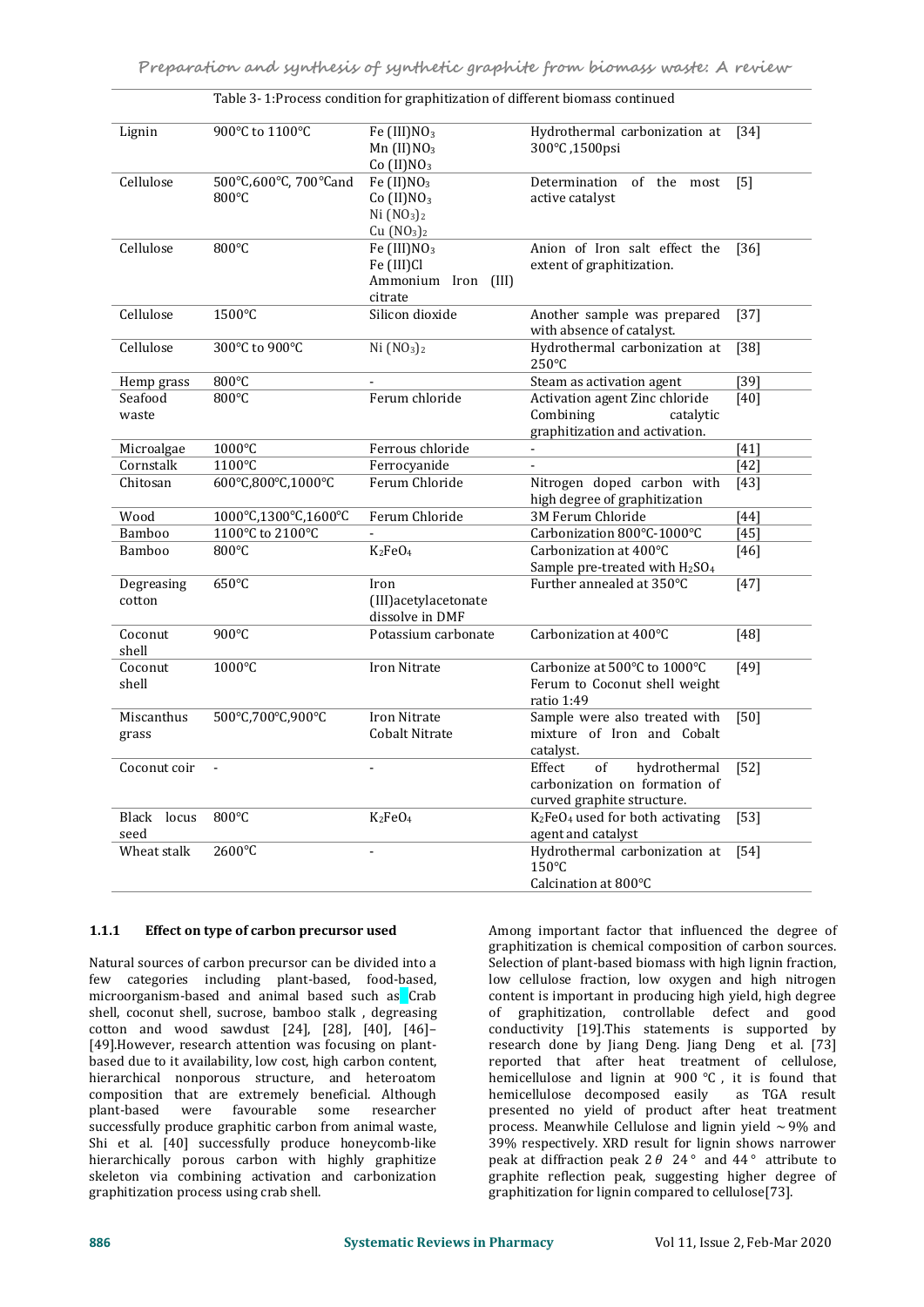Joah and team [31] investigate on graphitization of structurally separated pitch pine sawdust. Pitch pine sawdust was separated into cellulose/hemicellulose and<br>lignin after treatment with NH<sub>4</sub>OH,Joah Han identify that<br>lignin forms partially graphitic structure meanwhile<br>cellulose/hemicellulose responsible for amorphous<br>stru lignin after treatment with NH4OH.Joah Han identify that lignin forms partially graphitic structure meanwhile cellulose/hemicellulose responsible for amorphous structure. These result match with Jiang Deng finding earlier. This occur because of cellulose/hemicellulose are carbohydrate polymers consist of anhydro glucopyranose that linked by  $\beta$ -1-4 glycosidic linkage that considered as hard carbon meanwhile lignin is aromatic polymer made up of phenylpropane linked with  $\beta$ -O-4 that is potentially 20 graphitize hydrocarbon.

Olga et al. [45] in his research demonstrated experiment of producing graphitic carbon with different raw material. They study on different biomass sources three different types of bamboo, two type of wood and petroleum coke for reference. Various temperature ranging from  $800^{\circ}$ C to  $2800$  °C [45]. He reported from Raman Spectroscopy data that petroleum coke has lower  $I_d/I_g$  value with associate with lower amount of void space or defect followed by Tutul bamboo, Birch wood, Tonkin, Oak and Moso bamboo. Showing that each selection of biomass waste will undergo different degree of graphitization that depending on concentration of aromatic hydrocarbon in the precursor itself.

Overall, all the previous finding makes offer some important insight regarding information on selection of carbon precursor. It can be concluded that precursor with higher lignin content is preferable.

### **1.1.2 Effectof catalyst**

In graphitization process many has agree that addition of catalyst in the process will enhance the overall procedure. Involvement of catalyst during graphitization help reducing activation energy during conversion of amorphous carbon to graphitic carbon. This will generally help reducing the heat treatment temperature needed to convert amorphous carbon into graphitic structure. The amount and type of catalyst added also influenced the product.

Thompson et al.[23] reported production of graphitic carbon using softwood sawdust as raw material by mixing it with Iron Nitrate solution. The mixture was then dried and undergo heat treatment in muffle furnace at 800 ℃ under nitrogen flow. Control sample without Iron catalyst was also prepared, from the PXRD pattern in Figure 3-2 it can be identified that sample without catalyst only shows two broad hump indicating<br>amorphous carbon. Meanwhile sample with catalyst shows reflection peak at 2  $\theta$  =26.6  $\degree$  corresponding to graphite peak [23]. This observation also supported by Xiaoxian et. al [41]finding in which they observe microalgae precursor without catalyst is not graphitizable as no graphite lattice fringe observe in HRTEM image. From this it can be conclude that catalyst responsible for graphitic structure formation. For non graphitizable raw material the addition of catalyst helps in lowering the temperature needed for formation of graphitic structure.



Figure 3- 2:PXRD pattern for i) iron-treated ii) controlled sample without catalyst [23]

Amount of catalyst use are also being studied. Maike Kaarik et.al [74] adding different amount of catalyst in his experiment. They suggested that according to adsorption analysis at higher amount of catalyst, the catalytic influence on the graphitization goes deeper in carbon particle causing more crystalline structure produce. This might be one of the reasons on better graphitization condition at higher amount of catalyst used.Maike Kaarik [74] reported that Raman and XRD data shows increasing in crystallite size as concentration of catalyst increase.

Jacco et al.[5]. in his research investigating on different base metal as catalyst for cellulose graphitization. Nitrate of copper, nickel, cobalt and iron were used as parameter to determine most active catalyst. Jacco found out that Iron nanoparticle are found to be most active at lowest temperature ( $T \ge 715^{\circ}$ C) and copper completely inactive, while nickel and cobalt only active at  $(T \ge 800^{\circ}C)$ . This in corresponding with nickel and cobalt nanoparticle are initially encapsulated by several thin graphite-like shells (HRTEM), hence this nanoparticle have to escape from shells first before can participate in metal-induces catalytic graphitization for available amorphous carbon. Meanwhile encapsulation does not occur for iron nanoparticle. Thus making Iron directly active throughout the process[5]. This result can be supported by Sevilla et al. [29] as between Iron or Cobalt as catalyst, in their finding XRD result indicate that carbon with higher degree of structural order is produce when using Iron.

Lei Wang et. al and Chen et. al [42], [75] in their studies also reported successful production graphitic carbon nanosheets derived from biomass for using Iron catalyst this further support that Iron is among the best transition metal to be used as catalyst [42].

Another research by Jaco et.al [36] reported on effect of different Iron salt on textural properties of carbonized cellulose. Jaco loaded micro cellulose with either iron (III)nitrate, ammonium iron (III) citrate or iron (III)chloride and pyrolyze to temperature up to  $800^{\circ}$ C [36].Jacco et. al identify that graphitization is influenced by iron nanoparticle size distribution that affected by the anion of iron salt. For non-volatile iron salt Iron (III) Nitrate and ammonium iron (III) citrate nanoparticle are formed during heat treatment. Nanoparticle is active in catalytic graphitization process leading to formation of mesoporous materials[36]. For Iron (III)chloride large iron particle obtain due to it volatility, catalytic graphitization is restrained as no mesopores form. This research shows that different metal salt will also influence the graphitization process as suggested by Jaco et.al non-volatile iron salt is preferable.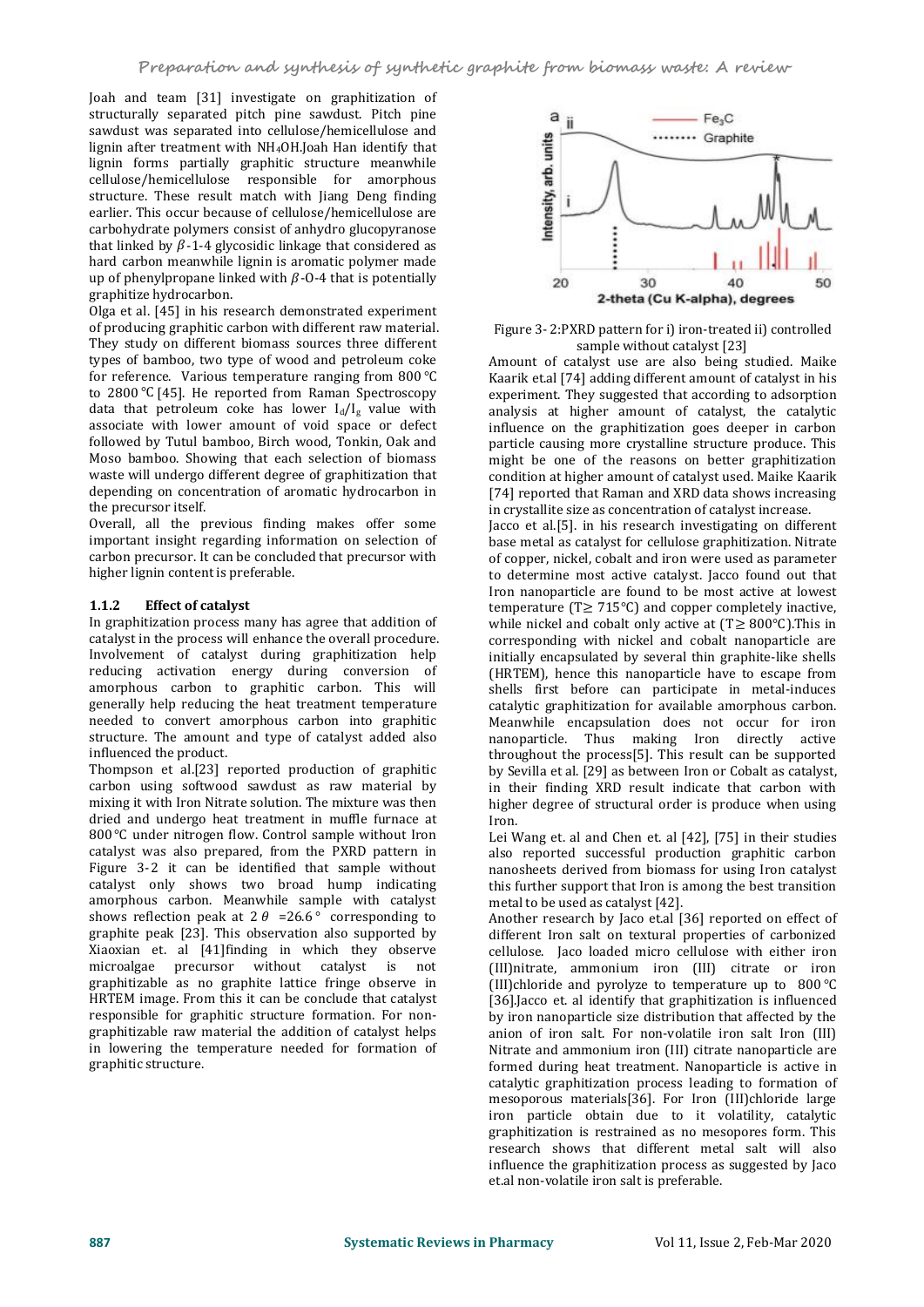Lignin is high-volume byproduct from the pulp and paper industry and currently burned for electric generation. Muslum and team proposing another way of transforming lignin into valuable product which is graphitic biocarbon. The lignin was first carbonized in water at  $300^{\circ}$ C and 1500 psi for biochar production[34]. The biochar was later added with Fe (II), Co (II) and Mn (II) nitrate which then graphitized. In his research catalyst effectiveness was study, both temperature and catalyst type influence the degree of graphitization. Muslum found out that good quality graphitic structure was obtained using Mn  $(NO<sub>3</sub>)<sub>2</sub>$ at 900 $^{\circ}$ C and Co (NO<sub>3</sub>)<sub>2</sub> at 1100 $^{\circ}$ C.

Beside single catalyst some researcher also implementing Hybrid catalyst. Ian major et.[50] al introducing hybrid catalyst technique and comparing it with one catalyst technique[50]. Miscanthus grass powder were used as carbon source were firstly treated by mixing it with aqueous solution of Iron or Cobalt.7 and for mixed  $(a)$   $\overline{\qquad \qquad}$   $\qquad \qquad$   $\qquad \qquad$   $\qquad \qquad$   $\qquad \qquad$   $\qquad \qquad$   $\qquad \qquad$   $\qquad \qquad$   $\qquad \qquad$   $\qquad \qquad$   $\qquad \qquad$   $\qquad \qquad$   $\qquad \qquad$   $\qquad \qquad$   $\qquad \qquad$   $\qquad \qquad$   $\qquad \qquad$   $\qquad \qquad$ catalyst, the catalyst was prepared by 1:1 mixture of iron (III) nitrate moles to cobalt (II) nitrate for total  $7.18\times10^{3}$ moles of metal. The usage of hybrid metal was done due to different reason, among it is combination of different metal can generate multi metal complexes or cluster that exhibit new catalytic activity.it is reported that sample forming graphitic structure.

treated with both Iron and Cobalt are twice as efficient in<br>forming graphitic structure.<br>Catalytic graphitization is usually carried by aid of<br>transition-metal such as V, Zr, Pt, Ti, Al, Mn, Fe, Co or Ni<br>connection of the Catalytic graphitization is usually carried by aid of transition-metal such as V, Zr, Pt, Ti, Al, Mn, Fe, Co or Ni or metallic compound  $Cr<sub>2</sub>O<sub>3</sub>$ , MnO<sub>2</sub>, MnO<sub>3</sub> or Fe<sub>3</sub>O<sub>4</sub>. Generally group  $\overline{4}$  to 7 metal Fe, Co, Ni, Mn, etc are suitable to be used as catalyst because of 2 to 5 electrons in their d-shell orbitals that enable formation of strong bonds between metal carbides and carbon-based materials[76]. Among this Fe, Ni and Co have been found as effective catalyst in graphite production[77].Catalytic process make it possible to transform both graphitizing and non-graphitizing carbon precursor into graphitic  $\overrightarrow{16}$ structure [29]. There is also research done on applying rare earth element as catalyst [71]. Transition metal has been identified as good catalyst due to the capability of forming metastable (metal carbide)[5].

Two mechanism have been proposed to explain on catalytic graphitization (i) the dissolution-precipitation whereby amorphous carbon is first dissolved into metal particle, then precipitate as graphite carbon and (ii) the formation-decomposition of carbide intermediates, whereby the carbon forms carbides with the metal and decomposed at certain temperature leaving graphitic structure $[12]$ ,  $[76]$ ,  $[78]$ . It can be deduce from previous research that it is notable that the usage of Iron has been successfully catalysed the graphitic structure formation and are the best metal for graphitization, anion of metal salt influenced degree of graphitization and hybrid catalyst technique are found to be twice time efficient.

#### **1.1.3 Effectof heat treatment temperature**

Heat treatment are the important part in graphitization process as it plays important role in supplying the energy for macromolecules rearrangement process. Johnson et al. [25]using wood derived scaffolds as carbon precursor at different heat treatment temperature. The research implement uses biomass waste and graphitize it at temperature between  $1000^{\circ}$ C to  $1600^{\circ}$ C .Based on the observation they deduces that higher heat treatment temperature more ordered graphitic carbon is produce[25].

Similarly, Liu et al in his research also studied on influence of various heat treatment temperature on degree of graphitization by using biomass-derived activated carbon AC as carbon precursor[26]. AC were first washed with HCl and dried. Then directly impregnated with 1M acetone solution of Ni  $(NO<sub>3</sub>)<sub>2</sub>$ overnight. After vacuum filtration the sample inserted into tube furnace under nitrogen flow at various temperature up to 1000°C. From XRD pattern as in Figure 3-3 at lower heat treatment temperature no obvious graphite peak detected, upon heating up to 950  $°C$  a noticeable peak around 26° was detected. As temperature increased 1000  $\degree$ C the sample show extremely sharp peak. Highly porous graphitic carbon material with ultrathin graphitic structure are successfully produce via this method as chemical treatment introduce in the beginning.



*Figure 3- 3:XRD pattern of AC sample prepared at dif erent temperature*[26]

Another raw material that already been employed are chitosan. Jujiao et.al[43] employed chitosan by mixing it with FeCl<sub>3</sub> and deionized water. The dry mixture were then undergone heat treatment under argon atmosphere at 600 $\degree$ C, 800 $\degree$ C and 1000  $\degree$ C. From XRD pattern it for each sample peak at 26.4  $\degree$  appear, however at 800  $\degree$ C and 1000  $°C$  the peak appears narrower indicating higher degree of graphitization achieve at higher annealing temperature, the sample are then further characterize using Raman spectroscopy, spectrum of sample anneals at 1000 $\degree$ C, shows the lowest ID/IG of 0.5 indicating higher temperature of annealing leads to less disorder carbon atoms. Thus, Raman result are accordance to XRD pattern[43].

Same trend was also observed by Wu-Jun[30] using saw dust as carbon precursor. Wu-Jun sample was pyrolyzed under nitrogen atmosphere at few temperature range 600°C,700°C and 800°C.Raman spectra shows higher  $I_G/I_D$ value of sample prepared at 800  $\degree$ C, indicating greater graphitization degree[30]. This result is also further confirmed with XRD data that shows similar trend.

This observation shows agreement with observation from Yuanchao Liu [26] and Gutierez Pardo[44] that concluded as pyrolysis temperature increased degree of crystallinity also increased, more ordered carbon structure is form . Yuanchao Liu [26] suggested that the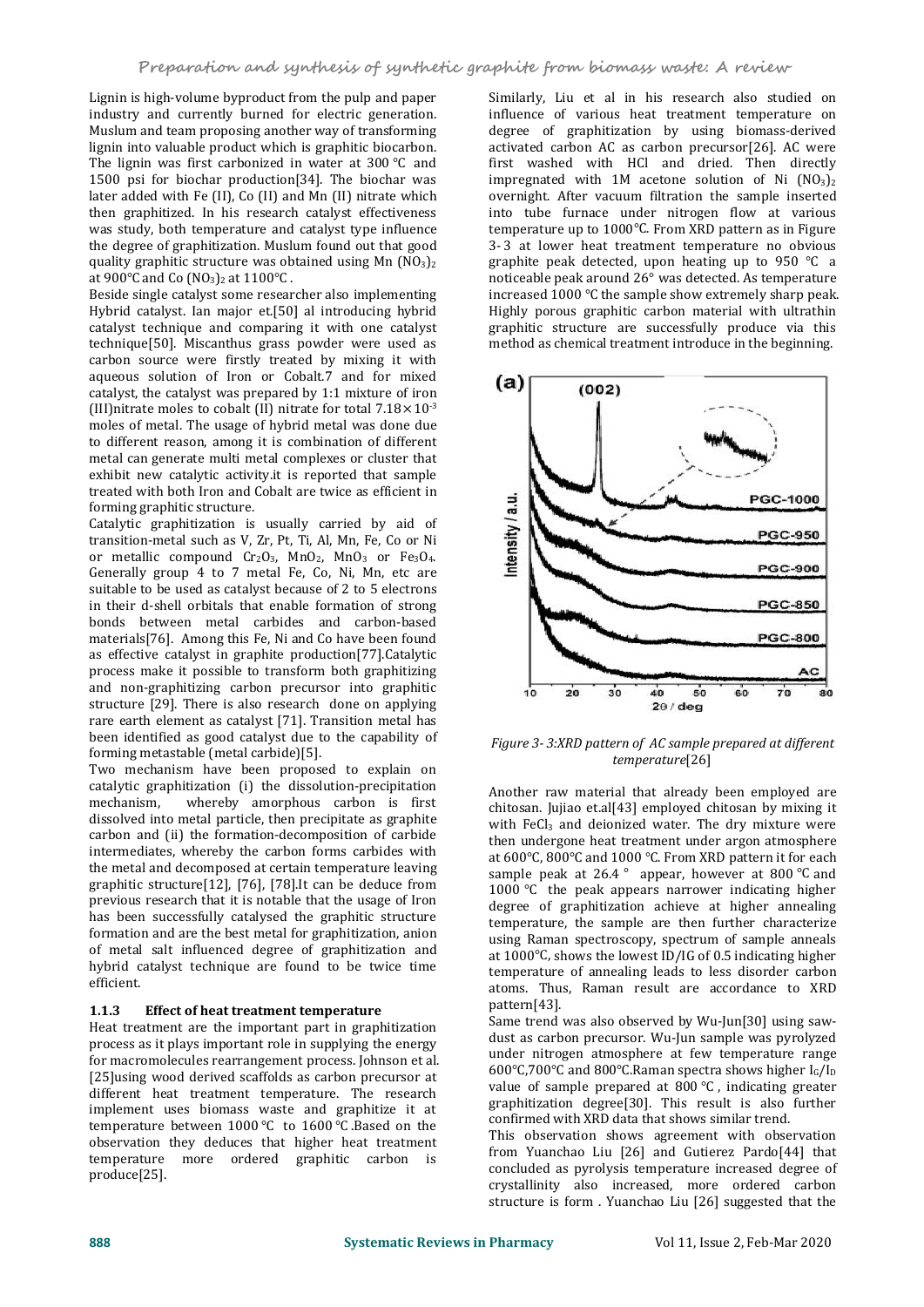temperature effect might happen due to catalyst nucleate and grow into larger nanoparticle as heating temperature increased. At higher temperature upon heating process catalyst particle will quickly grew into particle with considerable size, good crystallinity, and good dispersion that can facilitate formation of shell-like graphitic nanostructure[26]. Graphite might be form either by Green Tea direct precipitation from the catalyst or by the evolution of quasi-graphitic nanostructure through self-ordering  $\frac{1}{3}$  is  $\frac{10 \text{ mV}}{5 \text{ mV}}$ process.

# **1.1.4 Effect of activating agent**

Activating procedure were usually done in order to  $\frac{1}{2}$   $\frac{1}{2}$   $\frac{60 \text{ mV}}{0.0 \text{ N}}$ improve the mesoporous structure of graphitic carbon as  $\frac{12}{60} \frac{0.02}{0.02} \frac{0.04}{0.08}$ porosity is preferable in certain industry usage. It is Fotential (V) Potential (V) Potential (V) believed that combining thermo-chemical activation and graphitization will improve mesoporous structure, crystallinity and degree of graphitization. Yuebin Xi using enzymatic hydrolysis lignin from corn stalk waste from bio-refinery residue and alkali lignin from black liquor softwood pulping.  $K_2CO_3$  were added as activating agent in which it is reported that it dramatically improved specific surface area and adsorption capacity which indicate present of micro- and mesopores [33]. The addition of activating agent promoting rearrangement of carbon atoms and significantly increase degree of graphitization. The result is similarly with Sun et.al [79] as it is reported that carbon source can be catalyzed using 1.1.5 Fe component meanwhile chemical activation  $ZnCl<sub>2</sub>$  can enhance formation of porous structure, they able to produce porous graphitic structure at  $700^{\circ}$ C and  $1000^{\circ}$ C [79].

Youning Gong[46] introducing bamboo char as carbon precursor with addition of potassium ferrate  $K_2FeO_4$  as both activation agent and catalyst. The sample were pyrolyzed in tube furnace at  $400^{\circ}$ C for 2h, heating rate 5  $°C/min$  under argon atmosphere. The dark solid produce was finally crush and ground and later dispersed in aqueous  $K_2FeO_4$  solution with continuous stirring for 8 h and dried at 100  $°C$  overnight. Mixture will finally be transferred into tube furnace and heated at  $800^{\circ}$ C for 2h Alternatively, Gabriela heating rate at 5  $°C/min$  under argon atmosphere [46].Youning Gong et. al in their research concluded that development of microporous structure with large surface area  $1732$  m $2g-1$  and high degree of graphitization is achieve with usage of  $K_2FeO_4$  as both activation agent and catalyst. The result is also supported by the sample exhibit outstanding capacitive performance as high specific capacitance (222.0 F g-1 at 05 A g-1) showing great potential as advance electrode material.

Sankar et al. in his research producing ultrathin mesoporous graphitic carbon nanoflakes from tea-wastes by combining both thermo-chemical activation and graphitization. In his research the green tea waste was first cleaned with deionized water and dried. The dried green tea waste was then carbonized at  $500^{\circ}$ C [32]. The tea waste ash was later mix with KOH and activated at 700 $\degree$ C for 2 hours. After activation the sample will then clean with deionized water for potassium compound removal [32]. The sample will then be filtered, rinsed and dried. Graphitic structure with high porosity and high conductivity was obtained after all this process. The process flow was summarized in Figure 3- 4



#### Figure 3- 4: Process flow diagram for graphitic carbon production from tea waste

Combination both catalytic graphitization as well as thermo-chemical activation procedure is an effective method to prepare graphitic porous carbon nanomaterial as concluded by previous research. The addition of activating agent definitely improves the degree of graphitization, porosity, conductivity and crystallinity.

#### **1.1.5 1.1.5 1.1.5 1.1.5 1.1.5 1.1.5 1.1.5 1.1.5 1.1.5 1.1.5 1.1.5 1.1.5 1.1.5 1.1.5 1.1.5 1.1.5 1.1.5 1.1.5 1.1.5 1.1.5 1.1.5 1.1.5 1.1.5 1.1.5 1.1.5 1.1.5 1.1.5 1.1.5 pyrolysis**

Some researcher using biomass waste as carbon material by undergo catalyst impregnation and directly heat treatment process but some researcher utilised carbonization at lower temperature first before heat treatment [29], [80].Joah Han et al. implementing carbonization and further graphitization method in his research work, pitch pine sawdust was chosen as raw material for synthesis of graphitic carbon. Similar method used by Gutierrez [44] and team using wood as raw material that firstly carbonize at 500  $°C$  that later graphitization at 1000°C -1600°C.<br>Alternatively, Gabriela utilize hydrothermal

Alternatively, Gabriela utilize hydrothermal carbonization followed by pyrolysis on coconut coir dust. Their study is on influence of hydrothermal carbonization on formation of graphite structure[52]. Coconut coir dust sieved 325 mesh and hydrothermally treated (HT). For hydrothermal carbonization process 1 g of coconut coir dust was dispersed in 20 mL of water for 30 minutes. The process of hydrothermal carbonization was performed in a Teflon lined stainless steel autoclave at 250°C for 4 hours (heating rate of 10°C/min). It will later pyrolyzed for 2 hours at 1500°C under nitrogen gas flow (100 mL/min). The heating rate was made in three different steps:  $10^{0}$ C/min from ambient temperature up to  $1000^{0}$ C;  $5^{\circ}$ C/min from 1000<sup>o</sup>C up to 1300<sup>o</sup>C and 2<sup>o</sup>C/min from 1300 $^{\circ}$ C to 1500 $^{\circ}$ C[52].It is reported that according to HRTEM analysis sample that undergo hydrothermal carbonization shows highly curve graphite structure meanwhile sample without hydrothermal carbonization shows predominantly amorphous phase. They suggest that simple pyrolysis process is not responsible for formation and stacking of graphite, pyrolysis process act as step leading to formation of graphite in two-step process. Sample without hydrothermal carbonization or lower temperature pyrolysis do not show amorphous structure or behavior[52].

Similarly, there are another research using cellulose derived hydrochar as carbon precursor, obtain from hydrothermal carbonization[38]. The hydrochar will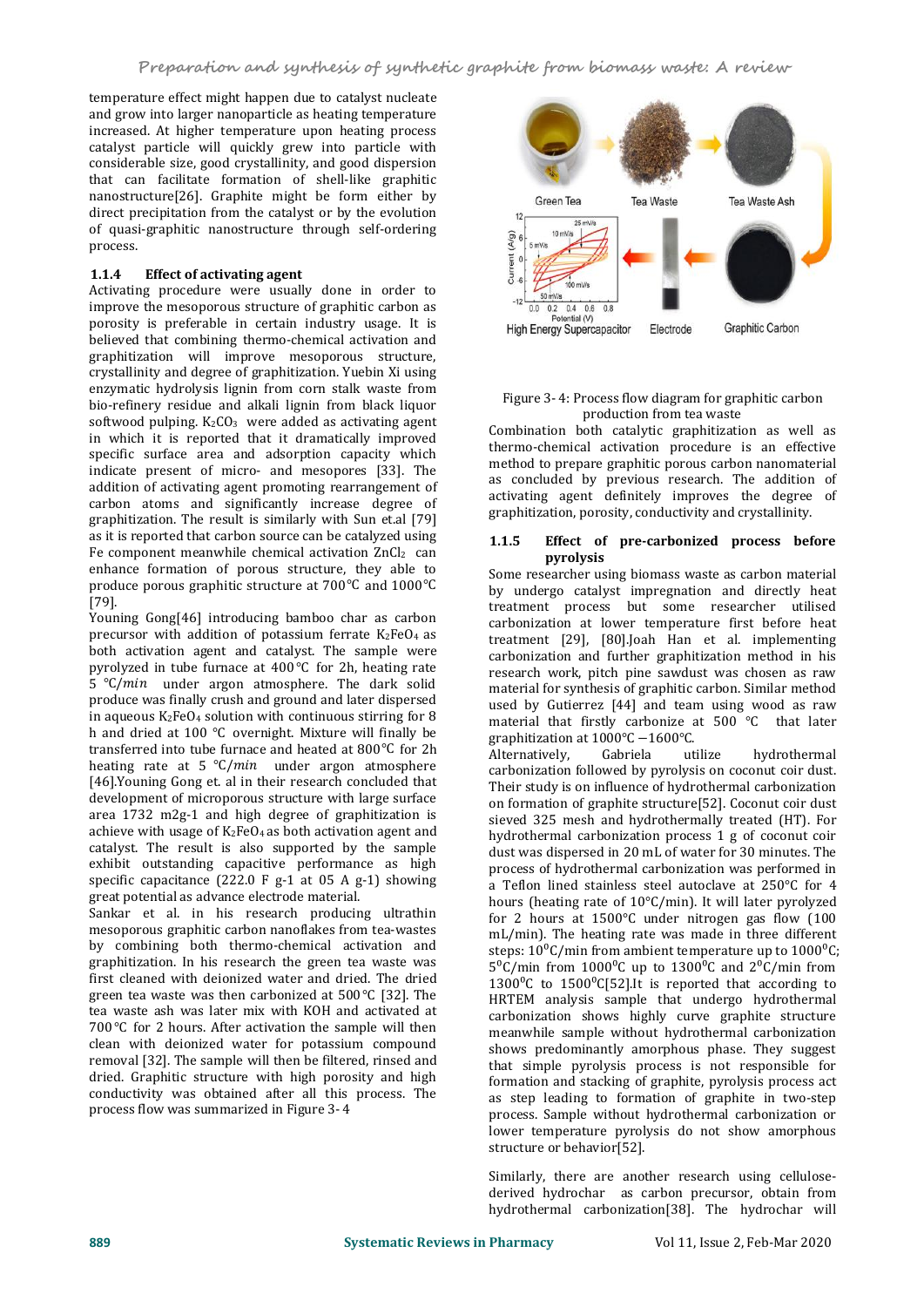undergoes impregnation with nickel nitrate (Ni  $(NQ_3)_{2.6}$ H<sub>2</sub> $(1)$  in ethanol, and later undergo heat treatment under  $N_2$  atmosphere at 900 °C [38]. Lijie Hou and team also reported to successfully developing hierarchically porous and heteroatom self-doped graphitic biomass by using Black Locust seed dregs (BD) via hydrothermal carbonization [53]. The graphitic structure was developed by mixing BD with concentrated sulfuric acid and deionized water and sealed into autoclave heated to  $100\%$  for  $10\frac{1}{2}$  The appelling property and  $\blacksquare$ 180 ℃ for 12h.The result carbonaceous BDC solid was filtered and washed with DI water and dried at 80 °C.<br>It will then mixed  $K_2FeO_4$  at different mass ratio in<br>deionized water and stirred for 8h at room temperature will then mixed  $K_2FeO_4$  at different mass ratio in deionized water and stirred for 8h at room temperature and dried at 100 °C overnight [53]. The mixture was then  $\frac{1}{3}$ . Thermal annealed at 800 °C for rate of  $5c/min$  under N<sub>2</sub> atmosphere using tube furnace.

Xianyang in his research also successfully synthesis interconnected highly graphitic carbon nanosheet (HGCNS) from wheat stalk as high-performance anode NICI<sub>2</sub> Impregnated activated carbon powder materials for lithium ion batteries. HGCNS successfully<br>synthesize via combining hydrothermal and synthesize via combining hydrothermal and Figure 3- 5: Illustration of microwave graphitization a.) graphitization process. The process starts with cleaning and cutting, followed by hydrothermal process. The hydrothermal process was done at  $150 °C$  in KOH solution[54]. The sample were later calcinated at 800 $\degree$ C and finally graphitize at 2600°C under argon atmosphere. They successfully produce ultrathin 2D nanosheet architecture carbon with high degree of graphitization with moderate mesopores[54].

Overall, from previous finding it can be conclude hydrothermal carbonization or pyrolysis at lower temperature responsible as an important step for successful graphite formation. As previous research finding that shows sample that directly undergo higher heat treatment temperature shows amorphous structure and characteristic. Numerous studies also show comparable finding asthey successfully produce graphitic carbon by implementing two step method. It is also suggested that less energy is needed during graphitization when pre-carbonized material was used instead of raw biomass.

# **1.2 Microwave heating method**

Microwave heating can be listed as potential candidate for energy efficiency graphitization methods. Several reports have reported on production of others carbon material but only two research work by Teawon Kim reported on transformation to graphitic structure. Teawon Kim et.al reported novel method of graphitization using microwave heating with catalyst and comparing it with sample prepared using conventional thermal treatment[27]. Electromagnetic waves deliver energy radiation without being dissipated through heat transfer medium, thus making microwave heating a 1.3 potential method in producing carbon material. It is reported that full graphitization of amorphous carbon was achieve in shorter period as compared to normal thermal heating. Microwave heating method were more efficient in energy and time consumption.

The activated carbon powder was directly impregnated with catalyst Nickel chloride in which 6 mmol NiCl2 were stirred with 1 gram of carbon powder for 5hours at room temperature. The sample were later dried at  $75^{\circ}$ C for 24h. Next 1000W and 1400 W of microwave radiation was directed onto carbon sample. The reactor were kept in argon atmosphere (100 sccm)[27].The sample were later characterize using XRD, Raman spectroscopy and transmission electron microscopy. For thermal heating lab-scale thermal furnace, Lindber blue M were utilized.





After microwave heating the sample was analyses. The transformation to ordered carbon were confirmed by XRD pattern by the formation of peak at angle  $26.5^\circ$ . With d-spacing 3.361 $\AA$  and 3.3662  $\AA$ , that are almost similar to reference graphite at 3.3612. These results verify the transformation of amorphous to graphitic. From Raman spectra Ig/Id value of reference graphite is 3.34 meanwhile the synthetic graphite was  $I_G/I_D$  3.29 and 3.24 showing almost similar value to graphite this result is further supporting the XRD data. The benefits microwave heating is in term of time required only 5 minute meanwhile thermal heating take 1 hour and 30 minute .In other research work Teawon Kim successfully transforming activated carbon with low crystallinity to highly graphitic carbon within short period of time They conclude that the properties of synthesis graphite is nearly identical to graphite thus suitable to be used as anode material for lithium ion batteries,

As there is limited research on microwave heating method, there is no discussion done on studying experimental parameter and process condition. The research is still on fundamental part of the process itself. However, what can be conclude is graphite can successfully synthesis by this method with aid of transition metal as catalyst. This method will have more potential in the future as short production time is the key strength of this method.

# **1.3 Ultrasonic-assisted method**

Beside conventional thermal treatment and microwave heating another method proposed by Xu and team on producing graphite via ultrasonic-assisted method using wheat straw[51].Ultrasonic method was proposed as considering on high pyrolysis temperature and high energy consumption on conventional method nowadays that are not suitable for industrial application. Ultrasonic assisted method involves three main process which is degradation of lignin, graphene formation and graphitization process. The experimental part starts by cutting the wheat straw. Then raw-material will be processed using ultrasonic reactor, and ultrasonically reacted for 30 min and repeated for 3 times. Xu et al. reported that graphite material was found unexpectedly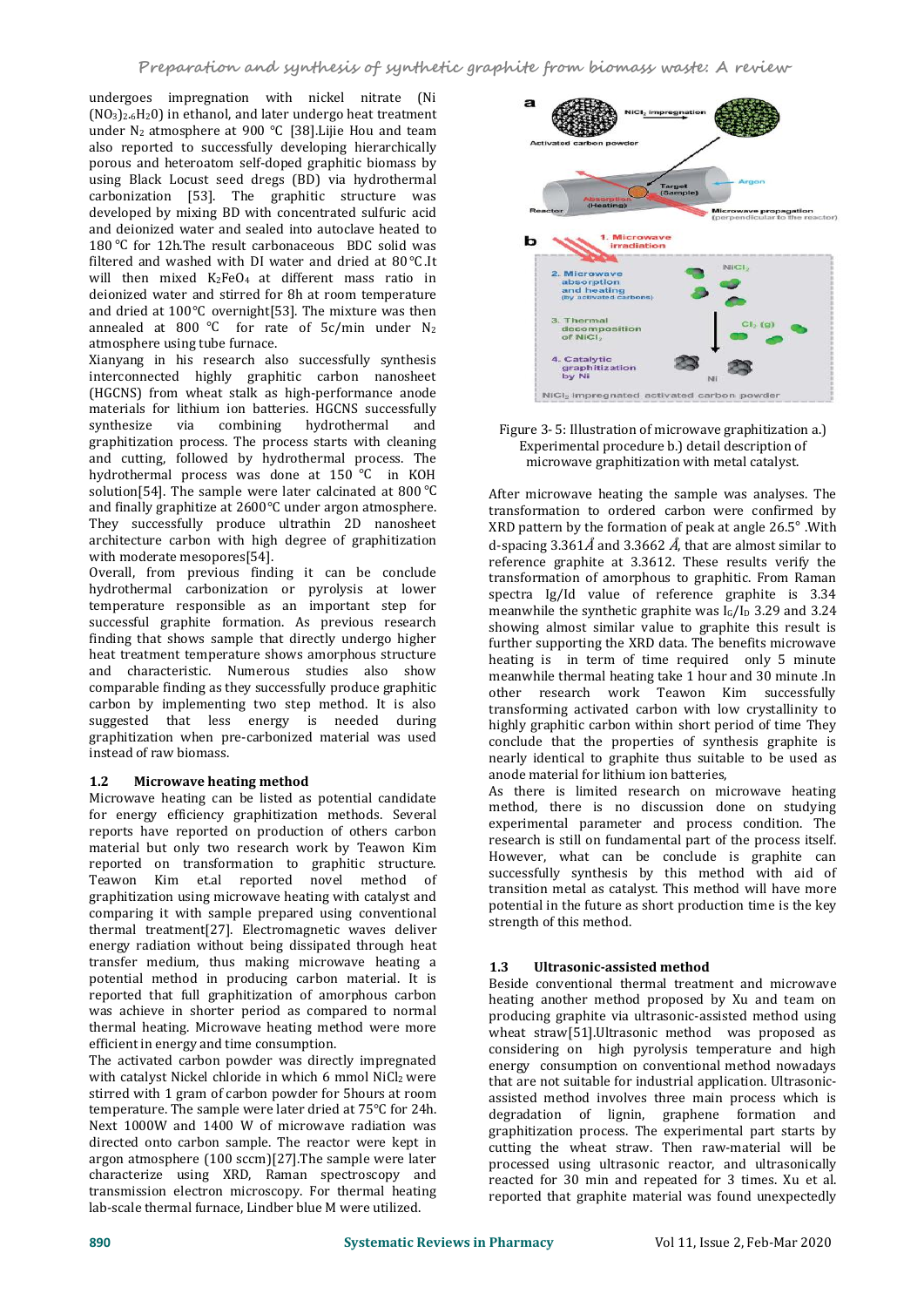in the ultrasonic-assisted pulp (UP) of wheat straw, as shown by X-ray diffraction as appearance of large and clear diffraction peak around  $2 \theta = 26.6$  attribute to graphite peak and  $Id/I<sub>g</sub>$  value is 1.06 indicating the present of graphite material from Raman spectroscopy [51].Overall ultrasonic-assisted method is a novel method of producing graphitic carbon that need to be explore more especially on finding the optimum process condition. There is still too much gap on overall procedure, mechanism, product properties and experimental parameter.

# **1.4 Joule heating method**

Feng et al introducing new method in transforming lignin-based biomass into highly crystalline graphitic carbon by Joule heating process. Joules heating method utilize the internal resistance of reduced graphene oxide GO /lignin carbon film to heat sample up to 2500K within 1h[35] Annealing of lignin at high temperature can enhance properties remove impurities and intrinsic defects. The sample preparation is dissolving 20mg GO and20mg lignin (1:1) in 20ml of deionized water then ultrasonicating for2h to form homogenous solution. The mixed solution then pours in petri dish, water evaporated at  $60^{\circ}$ C to obtain GO-lignin film. After drying film was peeled off out of petri dish and carbonized at 873K for 2h in argon atmosphere. For Joule heating procedure the strips of carbonize GO lignin film was connected at both end to copper electrodes using conductive silver paste. Joule heating was carried out in argon atmosphere, Keithley source meter (0.314 A power 100 W) was used as external current source[35].

Result from the show that Joule heating is effective in producing graphitic carbon. Graphitic carbon produce showed ultrahigh electrical conductivity of 4500 S/cm. The HRTEM image shows both extended graphitic structure and short range ordered carbon. XRD and Raman also confirm the formation of highly crystalline structure.

The finding, of new novel pathway such as Joule heating will give great impact on industry. Variety of method with different advantage and weakness will give option and new fresh idea that is more greener and cost saving. However, many information on this method is still unknown thus extensive study should be done before this could be applied in industrial scale.

# **APPLICATION**

The synthetic graphite form can be utilized in broad application. Sankar et al. point out that Tea waste ashes is a promising raw material for high-performance electrode material as he study found out that Tea waste ash graphitic carbon have high electrochemical performance  $C_s \sim 162$  F g <sup>-1</sup>at 0.5 A g<sup>-1</sup> and high cyclic capacitance chemical tre retention 121% after 5000 charge-discharge cycles[32].Joah Han et al. also agreed the usage of biomass as energy storage material as from their finding the biomass derived graphitic carbon exhibit high specific capacitance  $(150F g<sup>-1</sup>)$  and high rate capability (91% at states researcher also successfull 50 mA cm-2) both ideal quality for ultracapacitor material[81].Those finding also corresponding with Lei Wang et al. finding that graphitic carbon from cornstalk biomass portray excellence supercapacitor properties as having excellent electrochemical capacitance up to 213 F  $g^{-1}$ at 1 A  $g^{-1}$ , high excellent cycling stability and rate arrow materia performance [42].Youning et al. also reported an excellent high specific capacitance performance up to 222.0 F g <sup>-1</sup>at 0.5 A g <sup>-1</sup> of biomass derived graphite.

Besides as energy storage material carbon with high degree of graphitization also suitable to be used as high performance electrocatalyst for oxygen reduction reaction. As compared from commercial electrocatalyst in term of ORR activity and durability[43]. Xiaoxian et al. reported on nitrogen doped graphitic carbon from biomass as non-noble metal catalyst for oxygen reduction reaction, by using microalgae as carbon precursor. They conclude that nitrogen doped graphitic carbon are more stable then commercial Pt/C catalyst indirectly found to be as promising candidate in fuel cell or another energy devices precursor[41].

Ji Hyun et al. in their research applying carbon from hemp stem, as anode material in lithium-ion battery. Natural hemp electrode delivers reversible capacity of 190 mA h  $g^{-1}$  at rate of 300 mA  $g^{-1}$  after 100 cycle however they found out that electrode capacity of milled hemp electrode increase suggesting that ball milling leads<br>enhance properties for lithium storage and enhance properties for lithium storage and transport[39].Xiangyang et al. also producing interconnected highly graphitic carbon nanosheet from wheat stalk for lithium ion battery and determine that when used as anode the graphitic carbon shows high reversible capacity (502 mA h g $^{\text{-}1}$  at 0. 1c), excellent rate capability and superior cycling performance[54].

Alternatively, another researcher applying biomass derived graphitic carbon in pollutant removal of water. Mesopores properties from catalytic process as enhance adsorption capacity of organic dyes and embedded iron carbide responsible for selective removal of heavy metal iron. Long Chen and team utilizing impregnation carbonization method by using Iron Nitrate catalyst and cotton fabric as raw material[75].

From research done by Muslum et.al the graphitic carbon synthesize from Lignin shows high electrical conductivity due to it both micro- and mesoporous structure and it thermal stability making it suitable to be used in electric electronic industry[34].

It can be deduced that graphitic carbon derived from biomass waste can be fully utilize in either lithium ion production, ORR catalyst and even in water treatment process. The only important aspect is how the preparation and procedure enhance physical structure of the graphitic carbon to be utilize in different application. From this biomass derived graphitic carbon will be a promising natural green material in wide applicati

#### **CONCLUSION**

Graphitic carbon from biomass can be synthesis via various method including graphitization via heat treatment, microwave heating and Joule heating method. The transformation of biomass waste to valuable carbon material were successfully obtain, the addition of chemical treatment before heating process will enhance the physical structure of graphitic carbon structure depending on the application desired. Among all method microwave heating were determine as method that required less energy consumption. However, most of the researcher also successfully obtain graphitic carbon at lower temperature by introducing catalyst. Besides enhancing the process catalyst during pyrolysis can also influence in formation of mesopores that help enhancing capability both in adsorption and electron transfer. It can be concluded that biomass derived graphitic carbon is new material that can be widely utilized in different application.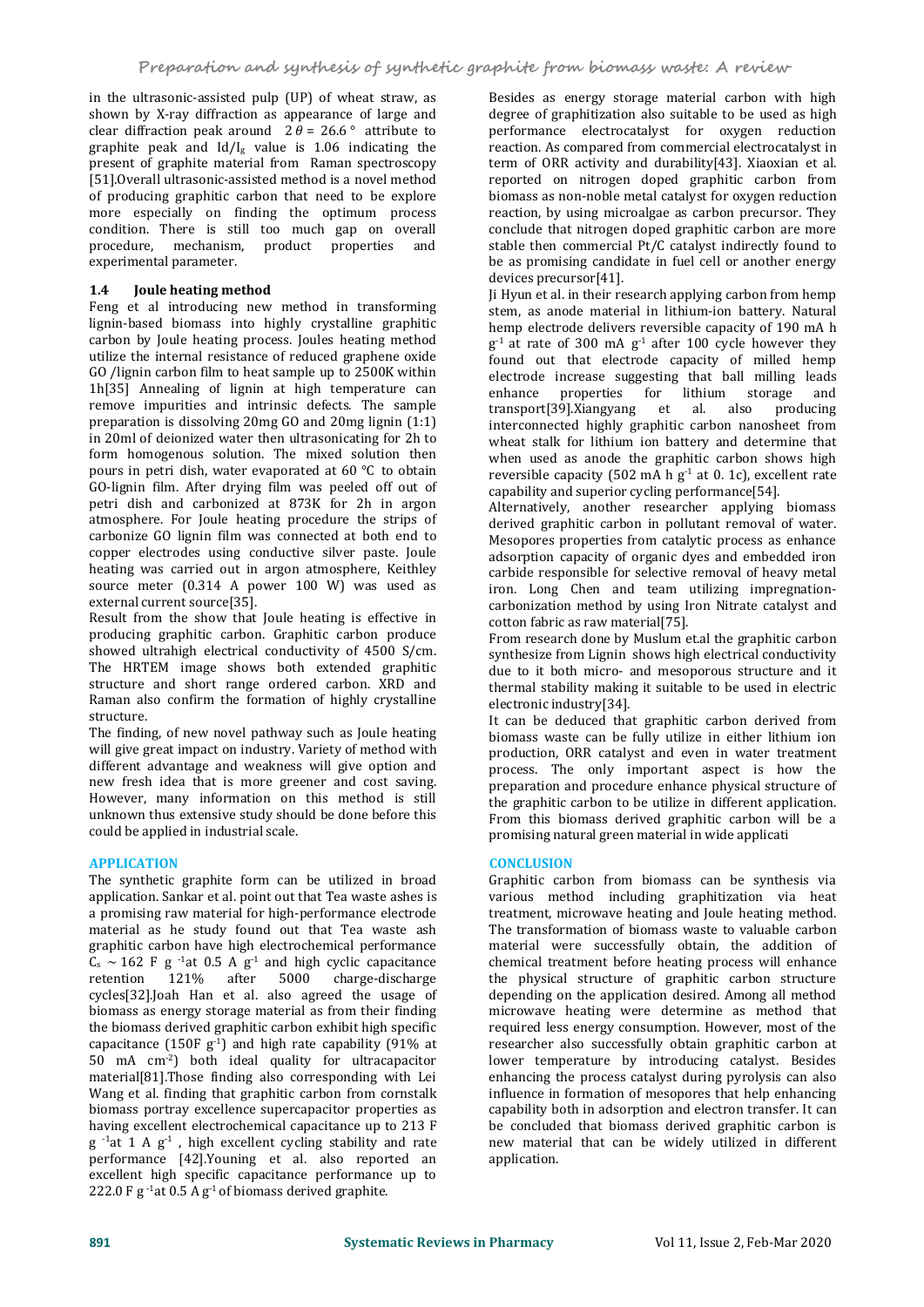# **6 Conclusion**

The authors acknowledge the support from FRGS grant (Ref:FRGS/1/2015

/TK05/UNIKL/02/1) for the funding.

# **REFERENCES**

- 1. R. S. Kalyoncu, "Graphite," *U.S. Geol. Surv. Miner. Yearb. Vol . I, Met. Miner.*, p. 1076, 2000.
- 2. D. D. L. Chung, "Review: Graphite," *J. Mater. Sci.*, vol. 37, no. 8, pp. 1475–1489, 2002, doi:
- 10.1023/A:1014915307738. 3. R. J. King, "Minerals explained 43: Graphite," in *Geology Today*, vol. 22, no. 2, Blackwell Publishing Inc., 2006, pp. 71–77.
- 4. British geological, "Risk list 2012," *British Geological*, 2012. .
- 5. J. Hoekstra, A. M. Beale, F. Soulimani, M. Versluijs- Helder, J. W. Geus, and L. W. Jenneskens, "Base Metal Catalyzed Graphitization of Cellulose: A Combined Raman Spectroscopy, Temperature-Dependent X-ray Diffraction and High-Resolution Transmission Electron Microscopy Study," 2015, doi: 10.1021/acs.jpcc.5b00477.
- 6. K. Tekin, S. Karagöz, and S. Bektaş, "A review of hydrothermal biomass processing," Renew. Sustain. hydrothermal biomass processing," *Renew. Sustain. Energy Rev.*, vol. 40, pp. 673–687, Dec. 2014, doi: 10.1016/j.rser.2014.07.216.
- 7. H. Röper, "Renewable raw materials in Europe -<br>Industrial utilisation of starch and sugar," Starch/Staerke, vol. 54, no. 3-4, p. 89, 2002, doi: 10.1002/1521-379X(200204)54:3/4<89::AID- STAR89>3.0.CO;2-I.
- 8. J. C. Serrano-Ruiz, R. M. West, and J. A. Dumesic, "Catalytic Conversion of Renewable Biomass Resources to Fuels and Chemicals," *Annu. Rev. Chem. Biomol. Eng.*, vol. 1, no. 1, pp. 79–100, 2010, doi: 10.1146/annurev-chembioeng-073009-100935.
- 9. E. Kuna, R. Behling, S. Valange, G. Chatel, and J. C. Colmenares, "Sonocatalysis: A Potential Sustainable Pathway for the Valorization of Lignocellulosic Biomass and Derivatives.," *Top. Curr. Chem.*, vol. 375, no. 2, p. 41, Apr. 2017, doi: 10.1007/s41061-017- 0122-y.
- 10. J. Vanneste, T. Ennaert, A. Vanhulsel, and B. Sels, Low-Temperature Plasma," *ChemSusChem*, vol. 10, no. 1, pp. 14–31, Jan. 2017, doi: 10.1002/cssc.201601381.
- 11. J. Deng, M. Li, and Y. Wang, "Green Chemistry TUTORIAL REVIEW Biomass-derived carbon: synthesis and applications in energy storage and conversion," *Cite this Green Chem*, vol. 18, p. 4824, 2016, doi: 10.1039/c6gc01172a.
- 12. R. Li, / Greenchem, Z. Wang, D. Shen, C. Wu, and S. Gu, "Green Chemistry CRITICAL REVIEW State-of-the-art on the production and application of carbon nanomaterials from biomass," 2018, doi: 10.1039/c8gc01748d.
- 13. S. Tong-Qi Yuan, R.-C. Sun, W. Fang, S. Yang, X.-L. Wang, and T.-Q. Yuan, "Manufacture and application of lignin-based carbon fibers (LCFs) and lignin-based<br>Relat. Mater., vol. 95, pp. 1–4, May 2019, doi: carbon nanofibers (LCNFs)," *Green Chem*, vol. 19, p. 1794, 2017, doi: 10.1039/c6gc03206k.
- 14. Y. Liu *et al.*, "Cascade utilization of lignocellulosic biomass to high-value products," vol. 21, p. 3499, 2019, doi: 10.1039/c9gc00473d.
- 15. S. Dayana Anuar Sharuddin, F. Abnisa, W. Mohd Ashri Wan Daud, and M. Kheireddine Aroua, "A review on

pyrolysis of plastic wastes," 2016, doi: 10.1016/j.enconman.2016.02.037.

- 16. P. Srinivasan, A. K. Sarmah, R. Smernik, O. Das, M. Farid, and W. Gao, "A feasibility study of agricultural and sewage biomass as biochar, bioenergy and biocomposite feedstock: Production,<br>characterization and potential applications," Sci. characterization and potential applications," *Sci. Total Environ.*, vol. 512–513, pp. 495–505, 2015, doi: 10.1016/j.scitotenv.2015.01.068.
- 17. G. Nover, J. B. Stoll, and J. von der Gönna, "Promotion of graphite formation by tectonic stress - a laboratory experiment," *Geophys. J. Int.*, vol. 160, no. 3, pp. 1059–1067, Mar. 2005, doi: 10.1111/j.1365- 246X.2005.02395.x.
- 18. T. Stachel and J. W. Harris, "Formation of diamond in the Earth's mantle," *J. Phys. Condens. Matter*, vol. 21, no. 36, p. 364206, Sep. 2009, doi: 10.1088/0953- 8984/21/36/364206.
- 19. Y. Liu, J. Chen, B. Cui, P. Yin, and C. Zhang, "Design and Preparation of Biomass-Derived Carbon Materials for Supercapacitors: A Review," *C*, vol. 4, no. 4, p. 53, Sep. 2018, doi: 10.3390/c4040053.
- 20. S. De, A. M. Balu, J. C. Van Der Waal, and R. Luque, "Biomass-derived porous carbon materials: Synthesis and catalytic applications," *ChemCatChem*, vol. 7, no. 11, pp. 1608–1629, 2015, doi: 10.1002/cctc.201500081.
- 21. S. Jung, Y. Myung, N. Kim, I. G. Kim, I.-K. You, and T. Kim, "Activated Biomass-derived Graphene-based Carbons for Supercapacitors with High Energy and Power Density OPEN," vol. 8, 2018, doi: 10.1038/s41598-018-20096-8.
- 22. B. Cagnon, X. Py, A. Guillot, F. Stoeckli, and G. Chambat, "Contributions of hemicellulose, cellulose and lignin to the mass and the porous properties of chars and steam activated carbons from various lignocellulosic precursors," *Bioresour. Technol.*, vol. 100, no. 1, pp. 292–298, Jan. 2009, doi: 10.1016/j.biortech.2008.06.009.
- 23. E. Thompson, A. E. Danks, L. Bourgeois, and Z.<br>Schnepp, "Iron-catalyzed graphitization of biomass," Green Chem., vol. 17, no. 1, pp. 551–556, 2015, doi: 10.1039/c4gc01673d.
- "Unconventional Pretreatment of Lignocellulose with<br>pyrolysis of wood sawdust in a tubular reactor," [ 24. M. G. S. Bernd, S. R. Bragança, N. Heck, and L. C. P. da S. Filho, "Synthesis of carbon nanostructures by the *Mater. Res. Technol., vol. 6, no. 2, pp. 171-177, Apr.* 2017, doi: 10.1016/j.jmrt.2016.11.003.
	- 25. M. T. Johnson and K. T. Faber, "Catalytic graphitization of three-dimensional wood-derived porous scaffolds," *J. Mater. Res.*, vol. 26, no. 1, pp. 18– 25, 2011, doi: 10.1557/jmr.2010.88.
	- 26. Y. Liu *et al.*, "Highly porous graphitic materials prepared by catalytic graphitization," *Carbon N. Y.*, vol. 64, pp. 132–140, 2013, doi: 10.1016/j.carbon.2013.07.044.
	- 27. T. Kim, J. Lee, and K.-H. Lee, "Full graphitization of amorphous carbon by microwave heating †," 2016, doi: 10.1039/c6ra01989g.
	- 28. J. Yang and S. Zuo, "Facile synthesis of graphitic mesoporous carbon materials from sucrose," Diam. 10.1016/j.diamond.2019.03.018.
	- 29. M. Sevilla, C. Sanchís, T. Valdés-Solís, E. Morallón, and A. B. Fuertes, "Synthesis of Graphitic Carbon Nanostructures from Sawdust and Their Application as Electrocatalyst Supports," 2007, doi: 10.1021/jp072246x.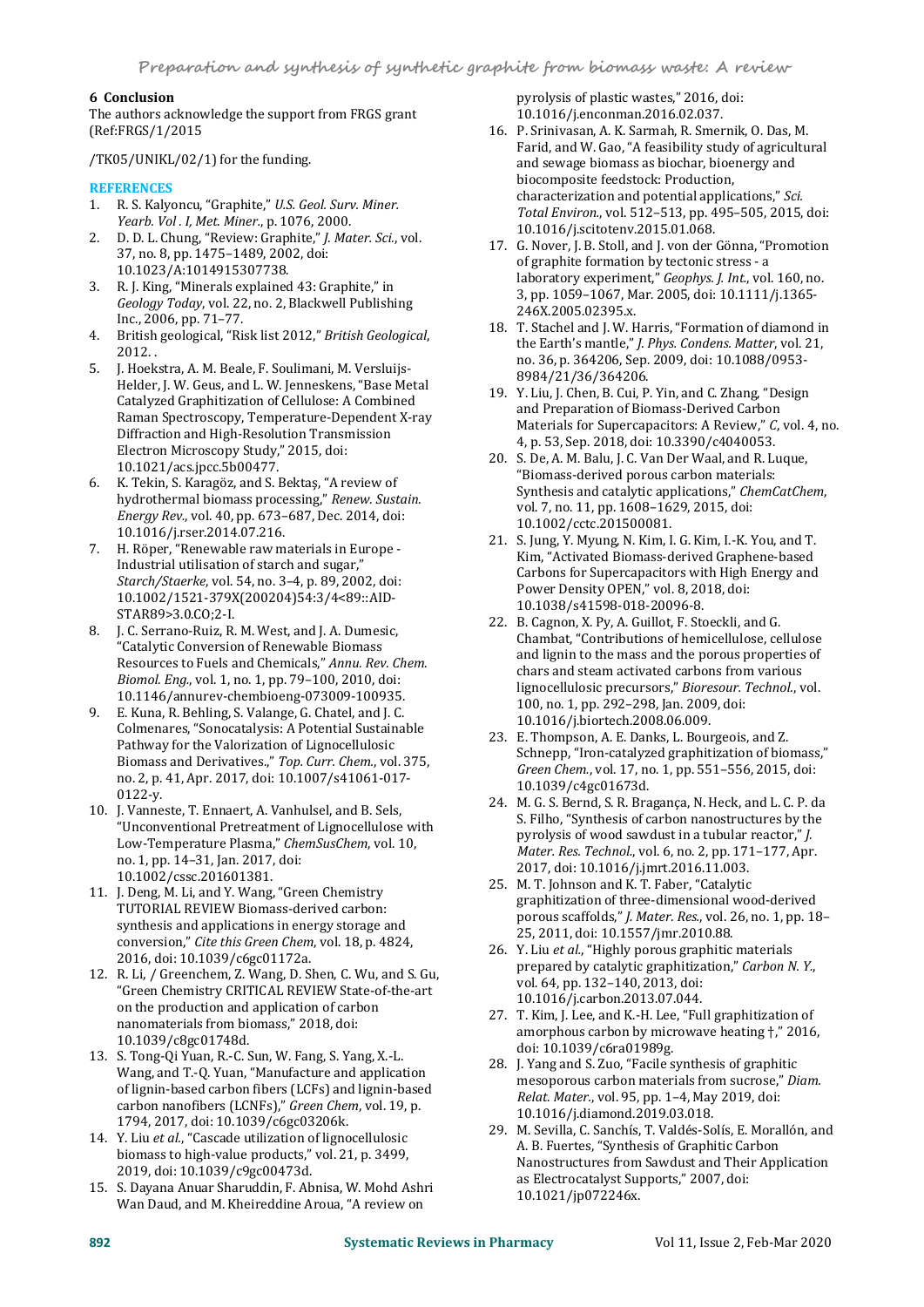- 30. W.-J. Liu, K. Tian, Y.-R. He, H. Jiang, and H.-Q. Yu, "High-Yield Harvest of Nanofibers/Mesoporous Carbon Composite by Pyrolysis of Waste Biomass and Its Application for High Durability<br>Electrochemical Energy Storage," Environ. Sci. Electrochemical Energy Storage," *Environ. Sci. Technol.*, vol. 48, no. 23, pp. 13951–13959, Dec. 2014, doi: 10.1021/es504184c.
- 31. J. Han, J. H. Kwon, J. W. Lee, J. H. Lee, and K. C. Roh, "An effective approach to preparing partially graphitic activated carbon derived from structurally separated pitch pine biomass," *Carbon N. Y.*, vol. 118, pp. 431–437, 2017, doi: 10.1016/j.carbon.2017.03.076.
- 32. S. Sankar *et al.*, "Biomass-derived ultrathin mesoporous graphitic carbon nanoflakes as stable electrode material for high-performance supercapacitors," *Mater. Des.*, vol. 169, p. 107688, May 2019, doi: 10.1016/j.matdes.2019.107688.
- 33. Y. Xi *et al.*, "K2CO3 activation enhancing the graphitization of porous lignin carbon derived from Chem., vol. 19, p. 4132, 2017, doi: enzymatic hydrolysis lignin for high performance lithium-ion storage," *J. Alloys Compd.*, vol. 785, pp. 706–714, May 2019, doi: 10.1016/j.jallcom.2019.01.039.
- 34. M. Demir *et al.*, "Graphitic Biocarbon from Metal- Catalyzed Hydrothermal Carbonization of Lignin," *Ind. Eng. Chem. Res.*, vol. 54, no. 43, pp. 10731–10739, Nov. 2015, doi: 10.1021/acs.iecr.5b02614.
- 35. F. Jiang *et al.*, "Ultrahigh-temperature conversion of biomass to highly conductive graphitic carbon," *Carbon N. Y.*, vol. 144, pp. 241–248, Apr. 2019, doi: 10.1016/j.carbon.2018.12.030.
- 36. J. Hoekstra *et al.*, "The effect of iron catalyzed graphitization on the textural properties of carbonized cellulose: Magnetically separable graphitic carbon bodies for catalysis and remediation," *Carbon N. Y.*, vol. 107, pp. 248–260, Oct. 2016, doi: 10.1016/j.carbon.2016.05.065.
- 37. L. Deng, A. E. Lewandowska, R. J. Young, G. Zhang, R. Sun, and S. J. Eichhorn, "Catalytic graphitization of electrospun cellulose nanofibres using silica nanoparticles," *React. Funct. Polym.*, vol. 85, pp. 235– 238, 2014, doi: 10.1016/j.reactfunctpolym.2014.09.001.
- 38. M. Sevilla and A. B. Fuertes, "Graphitic carbon nanostructures from cellulose," *Chem. Phys. Lett.*, vol. 490, pp. 63–68, 2010, doi: 10.1016/j.cplett.2010.03.011.
- 39. J. H. Um *et al.*, "From grass to battery anode: agricultural biomass hemp-derived carbon for lithium storage †," 2018, doi: 10.1039/c8ra06958a.
- 40. W. Shi, B. Chang, H. Yin, S. Zhang, B. Yang, and X. Dong, "Crab shell-derived honeycomb-like graphitized hierarchically porous carbons for satisfactory rate performance of all-solid-state supercapacitors †," 2019, doi: 10.1039/c8se00574e.
- 41. X. Wu, K. Chen, Z. Lin, Y. Zhang, and H. Meng, "Nitrogen doped graphitic carbon from biomass as non noble metal catalyst for oxygen reduction reaction," *Mater. Today Energy*, vol. 13, pp. 100–108, Sep. 2019, doi: 10.1016/j.mtener.2019.05.004.
- 42. L. Wang *et al.*, "Porous Graphitic Carbon Nanosheets Derived from Cornstalk Biomass for Advanced Supercapacitors," *ChemSusChem*, vol. 6, no. 5, pp. 880–889, May 2013, doi: 10.1002/cssc.201200990.
- 43. J. Zhao, Y. Liu, X. Quan, S. Chen, H. Yu, and H. Zhao, "Nitrogen-doped carbon with a high degree of graphitization derived from biomass as high-

performance electrocatalyst for oxygen reduction reaction," *Appl. Surf. Sci.*, vol. 396, pp. 986–993, Feb. 2017, doi: 10.1016/j.apsusc.2016.11.073.

- 44. A. Gutiérrez-Pardo, J. Ramírez-Rico, R. Cabezas- Rodríguez, and J. Martínez-Fernández, "Effect of catalytic graphitization on the electrochemical behavior of wood derived carbons for use in supercapacitors," *J. Power Sources*, vol. 278, pp. 18– 26, 2015, doi: 10.1016/j.jpowsour.2014.12.030.
- 45. O. Fromm *et al.*, "Carbons from biomass precursors as anode materials for lithium ion batteries: New insights into carbonization and graphitization behavior and into their correlation to electrochemical performance," *Carbon N. Y.*, vol. 128, pp. 147–163, Mar. 2018, doi: 10.1016/j.carbon.2017.11.065.
- 46. Y. Gong, D. Li, C. Luo, Q. Fu, and C. Pan, "Highly porous graphitic biomass carbon as advanced electrode materials for supercapacitors," Green. 10.1039/c7gc01681f.
- 47. F. Wu, R. Huang, D. Mu, B. Wu, and Y. Chen, "Controlled synthesis of graphitic carbon encapsulated α-Fe2O3 nanocomposite via low temperature catalytic graphitization of biomass and its lithium storage property," *Electrochim. Acta*, vol. 187, pp. 508–516, Jan. 2016, doi: 10.1016/j.electacta.2015.11.108.
- 48. J. Xia, N. Zhang, S. Chong, D. Li, Y. Chen, and C. Sun, "Three-dimensional porous graphene-like sheets synthesized from biocarbon via low-temperature graphitization for a supercapacitor," *Green Chem.*, vol. 20, no. 3, pp. 694–700, 2018, doi: 10.1039/c7gc03426a.
- 49. Q. Liu, J. Gu, W. Zhang, Y. Miyamoto, Z. Chen, and D. Zhang, "Biomorphic porous graphitic carbon for electromagnetic interference shielding," J. Mater. electromagnetic interference shielding," *J. Mater. Chem.*, vol. 22, no. 39, pp. 21183–21188, 2012, doi: 10.1039/c2jm34590k.
- 50. I. Major, J.-M. Pin, E. Behazin, A. Rodriguez-Uribe, M. Misra, and A. Mohanty, "Graphitization of Miscanthus grass biocarbon enhanced by in situ generated FeCo nanoparticles," vol. 20, p. 2269, 2018, doi: 10.1039/c7gc03457a.
- 51. M. Xu, L. Xing, Q. Zhang, and J. Pu, "Ultrasonic assisted method of graphite preparation from wheat straw," *BioResources*, vol. 12, no. 3, pp. 6405–6417, 2017, doi: 10.15376/biores.12.3.6405-6417.
- 52. G. B. Barin, I. de Fátima Gimenez, L. P. da Costa, A. G. S. Filho, and L. S. Barreto, "Influence of hydrothermal carbonization on formation of curved graphite structures obtained from a lignocellulosic precursor," *Carbon N. Y.*, vol. 78, pp. 609–612, Nov. 2014, doi: 10.1016/j.carbon.2014.07.017.
- 53. L. Hou *et al.*, "Hierarchically porous and heteroatom self-doped graphitic biomass carbon for supercapacitors," *J. Colloid Interface Sci.*, vol. 540, pp. 88–96, Mar. 2019, doi: 10.1016/j.jcis.2018.12.029.
- 54. X. Zhou *et al.*, "Interconnected highly graphitic carbon nanosheets derived from wheat stalk as high performance anode materials for lithium ion batteries," *Green Chem.*, vol. 18,no. 7, pp. 2078–2088, 2016, doi: 10.1039/c5gc02122g.
- 55. W. E. Org *et al.*, "ELECTROCHEMICAL SCIENCE Catalytic Graphitization Strategy for the Synthesis of Graphitic Carbon Nanocages and Electrochemical Performance," *Int. J. Electrochem. Sci*, vol. 12, pp. 10599–10604, 2017, doi: 10.20964/2017.11.73.